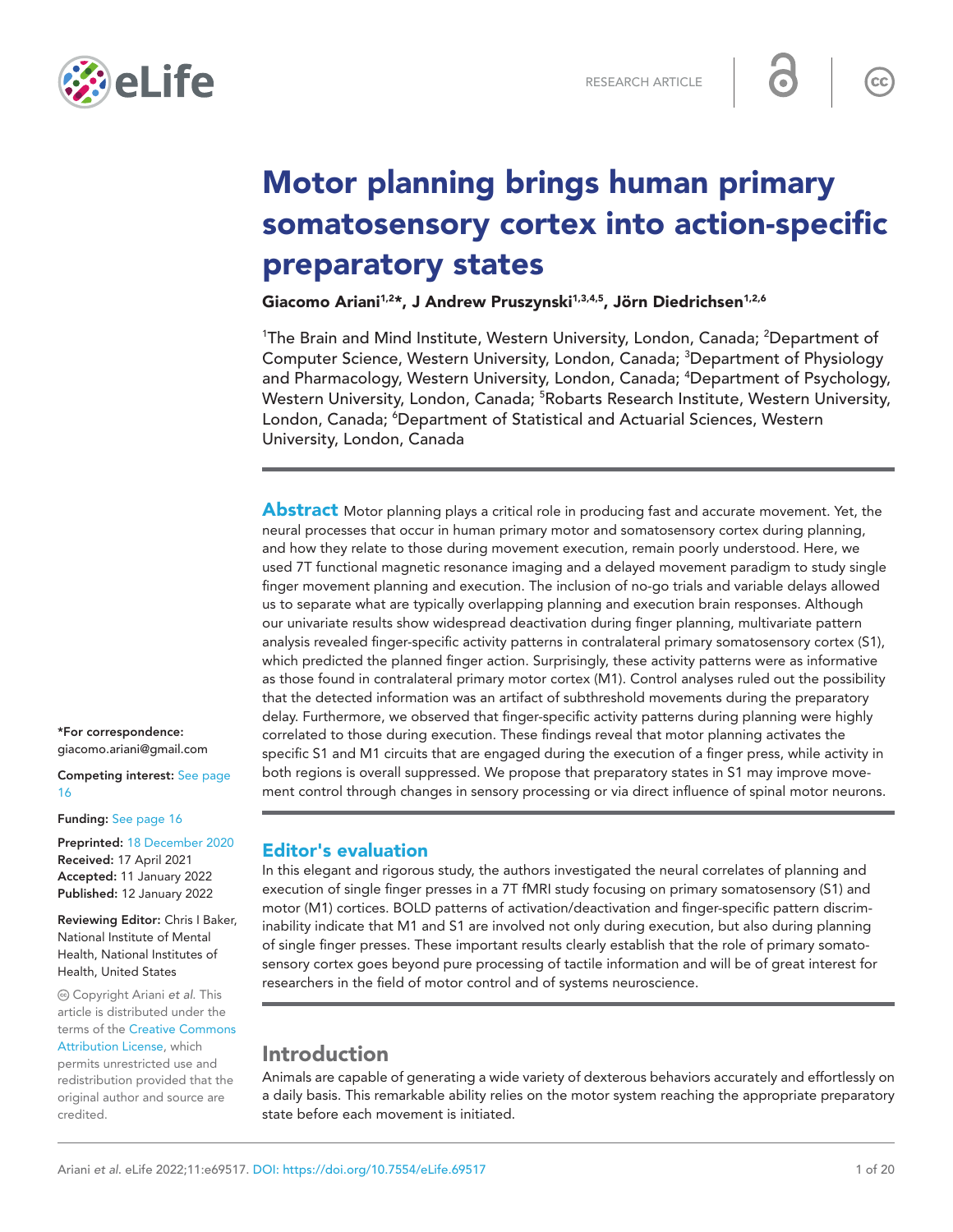At the level of behavior, the process of motor programming, or planning, has long been shown to be beneficial to performance (*[Keele, 1968](#page-18-0)*; *[Keele et al., 1976](#page-18-1)*; *[Rosenbaum, 1980](#page-18-2)*), leading to faster reaction times (*[Klapp and Erwin, 1976](#page-18-3)*; *[Klapp, 1995](#page-18-4)*; *[Haith et al., 2016](#page-17-0)*) and more accurate response selection (*[Ghez et al., 1997](#page-17-1)*; *[Wong and Haith, 2017](#page-19-0)*; *[Ariani and Diedrichsen, 2019](#page-16-0)*; *[Hardwick et al.,](#page-17-2)  [2019](#page-17-2)*). The behavioral study of motor planning led to neurophysiological investigations showing the presence of preparatory signals in the patterns of neuronal firing in the dorsal premotor cortex (PMd, *[Cisek and Kalaska, 2004](#page-16-1)*; *[Cisek and Kalaska, 2010](#page-16-2)*; *[Hoshi and Tanji, 2006](#page-18-5)*), the supplementary motor area (*[Hoshi and Tanji, 2004](#page-17-3)*), and the posterior parietal cortex (*[Cui and Andersen, 2007](#page-17-4)*; *[Cui](#page-17-5)  [and Andersen, 2011](#page-17-5)*; *[Andersen and Cui, 2009](#page-16-3)*). Building on this work, human neuroimaging studies have shown that activity in parietofrontal brain regions during planning of prehension movements can be used to decode several movement properties such as grip type (*[Gallivan et al., 2011b](#page-17-6)*; *[Ariani](#page-16-4)  [et al., 2015](#page-16-4)*), action order (*[Gallivan et al., 2016](#page-17-7)*), and effector (*[Gallivan et al., 2011a](#page-17-8)*, *[Gallivan et al.,](#page-17-9)  [2013](#page-17-9)*; *[Leoné et al., 2014](#page-18-6)*; *[Turella et al., 2016](#page-19-1)*).

At the level of neural population dynamics (*[Vyas et al., 2020](#page-19-2)*), motor planning can be understood as bringing the neuronal state toward an ideal preparatory point. Once this state is reached and the execution is triggered, the intrinsic dynamics of the system then let the movement unfold (*[Church](#page-16-5)[land et al., 2010](#page-16-5)*; *[Shenoy et al., 2013](#page-18-7)*). Preparatory neural processes have not only been observed in premotor and parietal areas, but also in primary motor cortex (M1, *[Tanji and Evarts, 1976](#page-18-8)*; *[Cram](#page-17-10)[mond and Kalaska, 2000](#page-17-10)*; *[Ariani et al., 2018](#page-16-6)*). In contrast, the degree to which primary somatosensory cortex (S1) receives information about the planned movement before movement onset is less clear.

S1 is often considered to be mostly concerned with processing incoming sensory information from tactile and proprioceptive receptors arising after movement onset. Consistent with this notion, previous functional magnetic resonance imaging (fMRI studies have not detected the presence of planning-related information in this area *[Gallivan et al., 2011a](#page-17-8)*; *[Gallivan et al., 2011b](#page-17-6)*, *[Gallivan](#page-17-7)  [et al., 2016](#page-17-7)*; *[Gallivan et al., 2013](#page-17-9)*; although see *[Gale et al., 2021](#page-17-11)*). However, challenging this notion, in the past years research has shown that S1 can be somatotopically activated even in the absence of tactile inputs, for instance during touch observation (*[Kuehn et al., 2014](#page-18-9)*), attempted movements without afferent tactile inputs (*[Kikkert et al., 2021](#page-18-10)*), and through attentional shifts (*[Puckett et al.,](#page-18-11)  [2017](#page-18-11)*). Moreover, a recent human electrocorticography (ECoG) study suggested a possible role for S1 in cognitive-motor imagery (*[Jafari et al., 2020](#page-18-12)*). The authors recorded neural activity from S1 while a tetraplegic participant imagined reaching movements and found that S1 neurons encoded movement direction during motor imagery in the absence of actual sensations. Another recent ECoG study in nonhuman primates (*[Umeda et al., 2019](#page-19-3)*) showed grasp-specific information in the signals from S1 well before movement initiation, and only slightly later than in M1.

However, it remains unknown whether S1 plays a role during motor planning in human participants with an intact sensory system. Furthermore, we currently do not know how the signals during action preparation relate to those during execution, a fact that could provide important insight into the role these signals may play.

Here, we designed a high-field (7T) fMRI experiment to study what brain regions underlie the planning of individual finger presses and how these brain representations relate to those during execution. We used variable delays between an instructing cue and a go signal, as well randomly interspersed no-go trials, to temporally separate the evoked responses to movement planning and execution. Using advanced multivariate pattern analyses we were able to examine the relationship between the fMRI patterns related to planned and executed finger actions.

# **Results**

## Deactivation in sensorimotor regions during planning of finger actions

We instructed 22 participants to plan and execute repeated keypresses with individual fingers of their right hand on a keyboard device while being scanned with 7T fMRI. The key to be pressed corresponded to one of three fingers and was cued during the preparation phase by numbers  $(1 =$ thumb, 3 = middle, 5 = little, e.g., *[Figure 1A](#page-2-0)*) presented on a computer screen that was visible to the participants lying in the scanner through an angled mirror. After a variable delay (4–8 s), participants received a color cue indicating whether to press the planned finger (go trials), or whether to withhold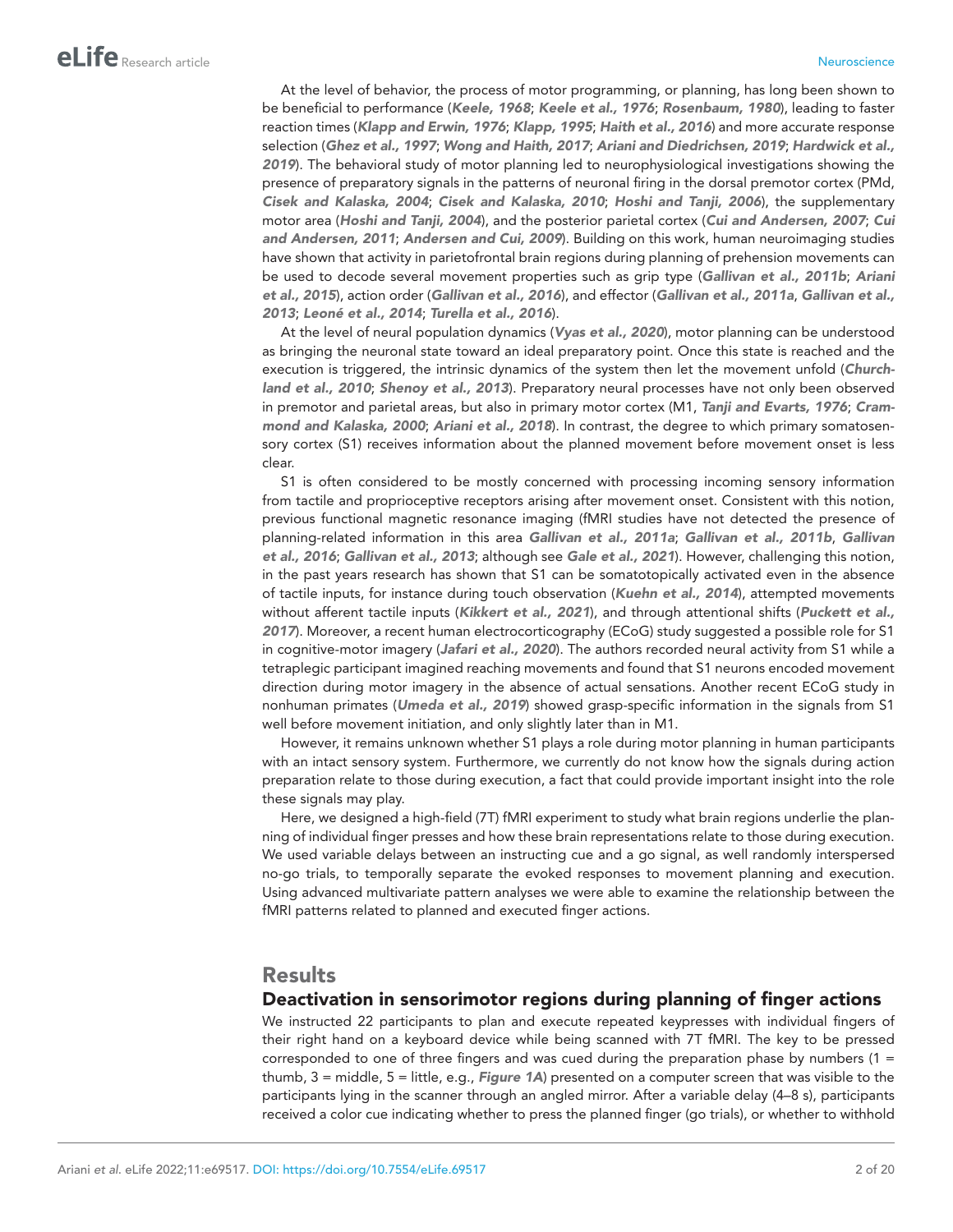

<span id="page-2-0"></span>Figure 1. fMRI task and blood-oxygen-level-dependent (BOLD) responses.

 (A) Example trial with timing information. Background colors indicate different experimental phases (yellow = preparation; green = move [go] or stay [no-go]; purple = reward; gray = intertrial interval, ITI). (B) Group-averaged BOLD response (*N* = 22) for go (blue) and no-go (orange) trials in a region that shows no planning-evoked activity (left M1, top), and one that shows some planning-evoked activity (left anterior superior parietal lobule [aSPL], bottom). Shaded areas indicate standard error of the mean (SEM). Background colors correspond to trial phases as in A.

> the response (no-go trials). Upon the go cue, participants had to initiate the correct response as fast as possible and make six presses of the designated finger, before receiving accuracy points for reward (see Materials and methods).

> To control for involuntary overt movements during the preparation phase, we required participants to maintain a steady force on all the keys during the delay, which was closely monitored online. To ensure that planning results would not be biased by the subsequent execution, we restricted all our analyses of the preparation phase to no-go trials only (see Materials and methods). First, we asked which brain regions showed an evoked response during the planning of finger presses (e.g., *[Figure 1B](#page-2-0)*).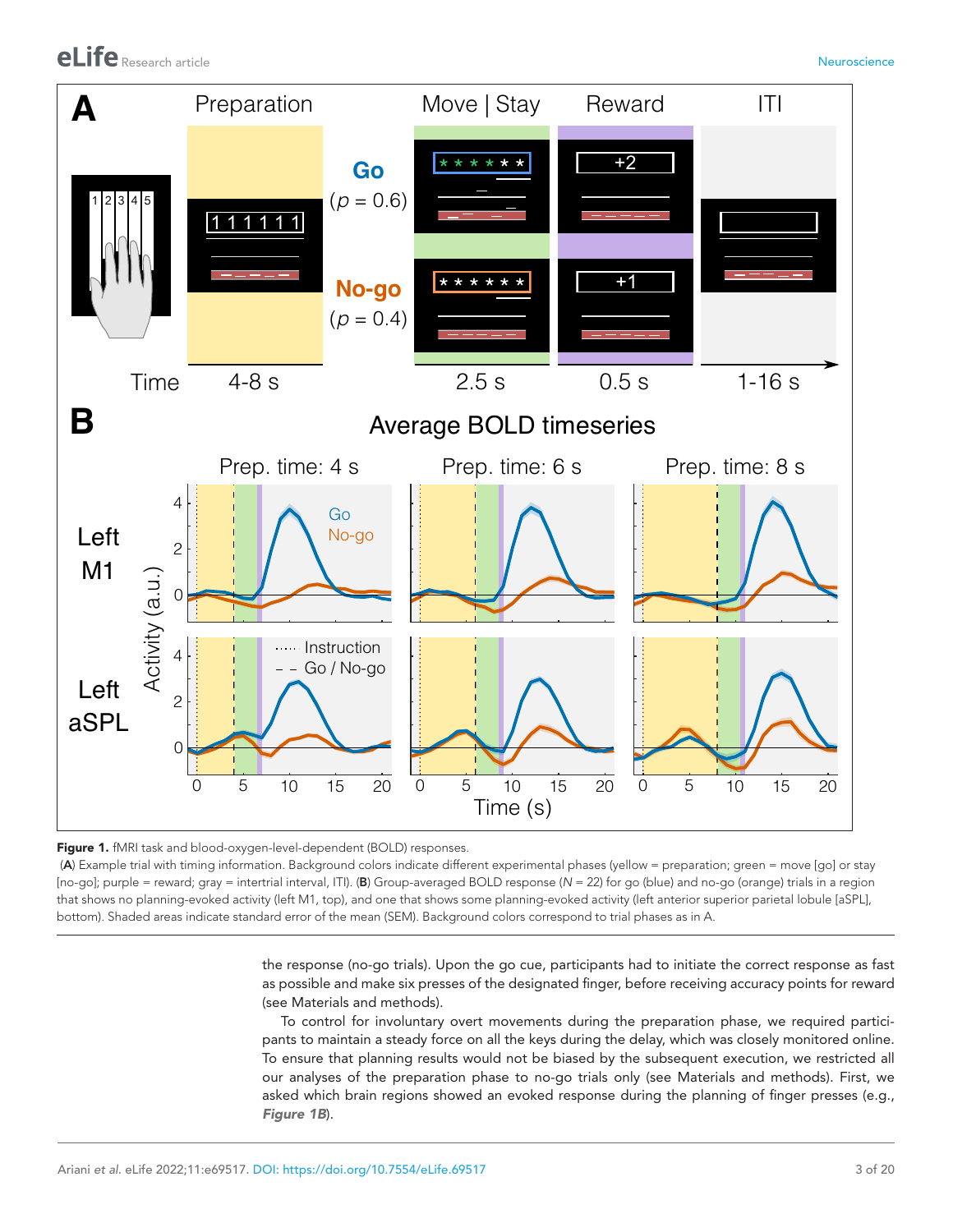We focused our analysis on the lateral aspect of the contralateral (left) hemisphere (purple and white areas of *[Figure 2](#page-4-0)* inset), which included the primary motor and somatosensory cortex, as well as the premotor cortex and anterior parietal cortical regions. To examine brain activation during finger planning, we performed a univariate contrast of the preparation phase (across the three fingers) vs the resting baseline (*[Figure 2A](#page-4-0)*). Overall, the instruction stimulus evoked little to no activation in our regions of interest (ROIs, see Materials and methods). In fact, compared to resting baseline, we observed significant deactivation (*[Figure 2E](#page-4-0)*) in the primary motor cortex (M1, *t*<sub>21</sub> = −6.939, p = 7.446e−07) and in the primary somatosensory cortex (S1,  $t_{21} = -5.508$ , p = 1.823e−05). Significant deactivation was also observed in the PMd ( $t_{21}$  = -2.929, p = 0.008). While anterior regions in the superior parietal lobule (aSPL) showed some signs of activation (*[Figures 1B and 2A](#page-2-0)*), these did not reach statistical significance when tested at the ROI level  $(t_{21} = 1.881, p = 0.074)$ .

A wider whole-brain search (*[Figure 2—figure supplement 2](#page-5-0)*) did not provide evidence for planning-related activation in other secondary motor areas. This lack of planning-related activation in high-order areas in planning is likely explained by the low task difficulty (i.e., little planning demands). Participants were only asked to plan repeated movements of a single finger, resulting in little amounts of overall planning activation. In contrast, execution strongly activated both primary and high-order sensorimotor regions (*[Figure 2C](#page-4-0)*), with activation being significant in all tested ROIs (*[Figure 2E](#page-4-0)*, all *t*<sub>21</sub> > 14.824, all p < 1.351e−12).

# Planning induces informative patterns in primary somatosensory and motor cortex

Although we found little univariate planning-related activation, preparatory processes need not increase the overall activation in a region. Rather, the region could converge to a specific preparatory neural state (*[Churchland et al., 2010](#page-16-5)*), while activity increments and decrements within the region (i.e., at a finer spatial scale) average each other out. In this case, information about planned movements would be present in the multivoxel activity patterns in that region.

To test this idea, we calculated the cross-validated Mahalanobis dissimilarity, or crossnobis distance (see Materials and methods), between activity patterns. First, the activation patterns (beta weights) for the planning phase of no-go trials where prewhitened using the voxel-by-voxel covariance matrix. The distance was then calculated by comparing activity patterns across partitions (imaging runs), such that the value of the dissimilarity is on average zero if the two conditions only differ by measurement noise. Thus, systematically positive values of this dissimilarity measure indicate that the patterns reliably differentiate between the different planned actions (*[Walther et al., 2016](#page-19-4)*; *[Arbuckle et al.,](#page-16-7)  [2020](#page-16-7)*). Indeed, a surface-based searchlight approach (*[Oosterhof et al., 2012](#page-18-13)*) revealed reliably positive crossnobis distance between the activity patterns related to planning of individual finger presses (**[Figure 2B](#page-4-0)**), which the ROI analysis confirmed to be significantly greater than zero in both M1 ( $t_{21}$  = 2.343, p = 0.029) and S1 ( $t_{21}$  = 3.137, p = 0.005, **[Figure 2F](#page-4-0)**).

The distribution on the flat surface map of these distance values during planning (*[Figure 2B](#page-4-0)*) appeared to be highly similar to the distribution of distances during execution (*[Figure 2D](#page-4-0)*). To quantify this topographic similarity, we computed the ratio between distances in different Brodmann area (BA) subdivisions of our ROIs (see Materials and methods), reasoning that a mismatch in location would result in large differences in ratio values. However, the ratio between planning and execution distances was roughly stable across the different subregions of sensorimotor cortex (BA 4a: 0.23, BA 4b: 0.16, BA 3a: 0.24, BA 3b: 0.19, BA 1: 0.22, BA 2: 0.31). In other words, the average distance between finger-specific activity patterns during planning was between 16% and 31% of the average pattern distance during execution. Thus, we not only show the existence of planning-related activity in S1, but also that S1 activity patterns are at least as informative as M1 activity patterns.

Visual inspection suggested that the informative patterns during planning may be concentrated more dorsally in M1 and S1 relative to execution. To test for the possibility that the location on the flat surface map of the peaks of the crossnobis distance for M1 and S1 was statistically different across subjects between planning and execution, we used a Hotelling  $T^2$  test that allowed us to compare the difference between two multivariate means of different distributions (i.e., the distributions of *x*–*y* coordinates for the peaks of planning and execution). This test revealed no systematic difference in the location of the peak vertex between planning and execution across subjects (M1:  $T_{2,20}$  = 0.725, p  $= 0.712$ ; S1:  $T_{2,20}^2 = 2.424$ , p  $= 0.335$ ).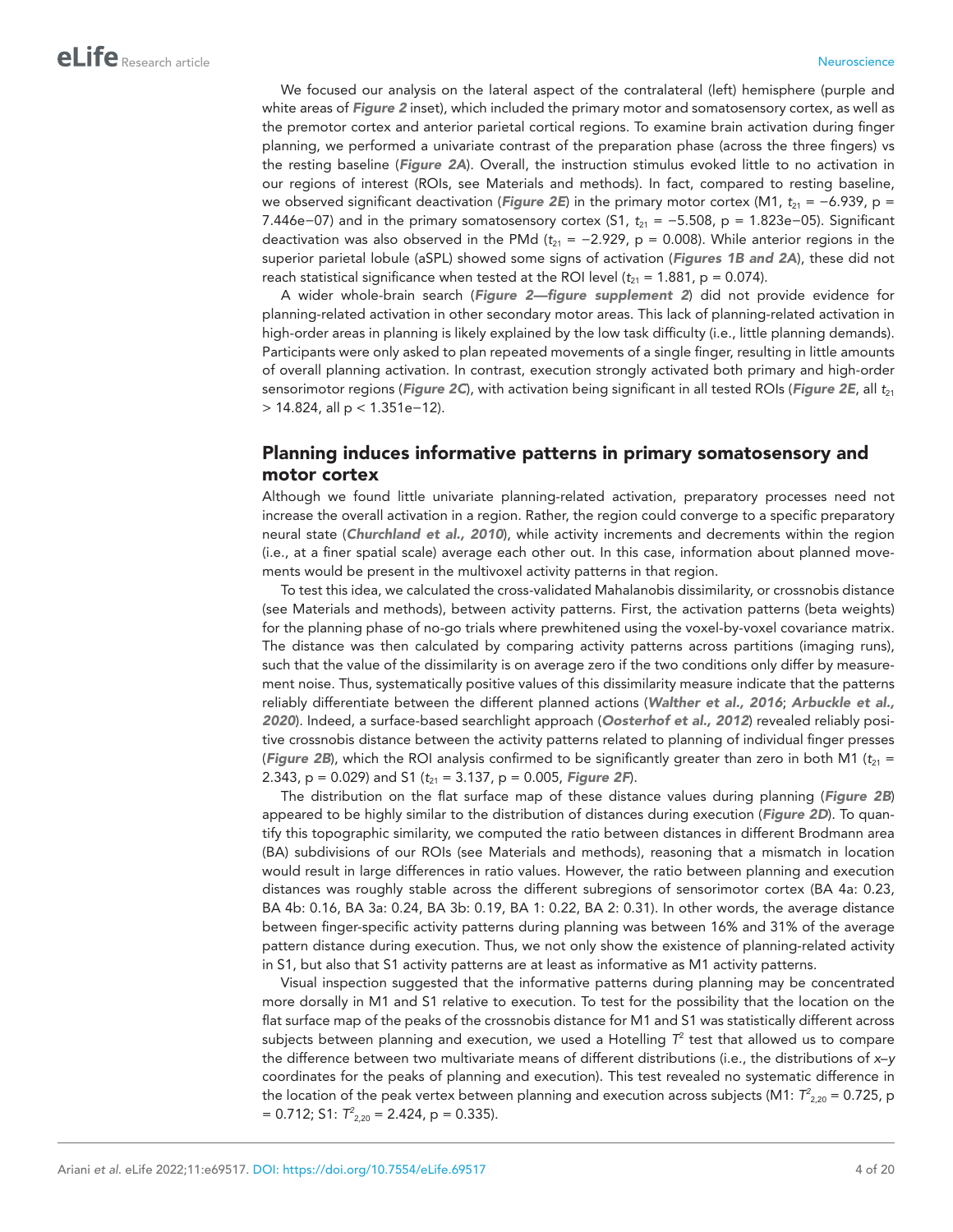

<span id="page-4-0"></span>Figure 2. Activation and distance analyses of movement planning and execution. The inset shows the inflated cortical surface of the contralateral (left) hemisphere, highlighting the area of interest (A-D, purple) and the strip used for the profile region of interest (ROI) analysis (E, F, white). Major sulci are indicated by white dotted lines.( A) Univariate activation map (percent signal change) for the contrast planning > baseline (no-go trials only). (B) Multivariate searchlight map of the mean crossnobis distance between the planning of the three fingers (no-go trials only). (C) Same as A, but for the

*Figure 2 continued on next page*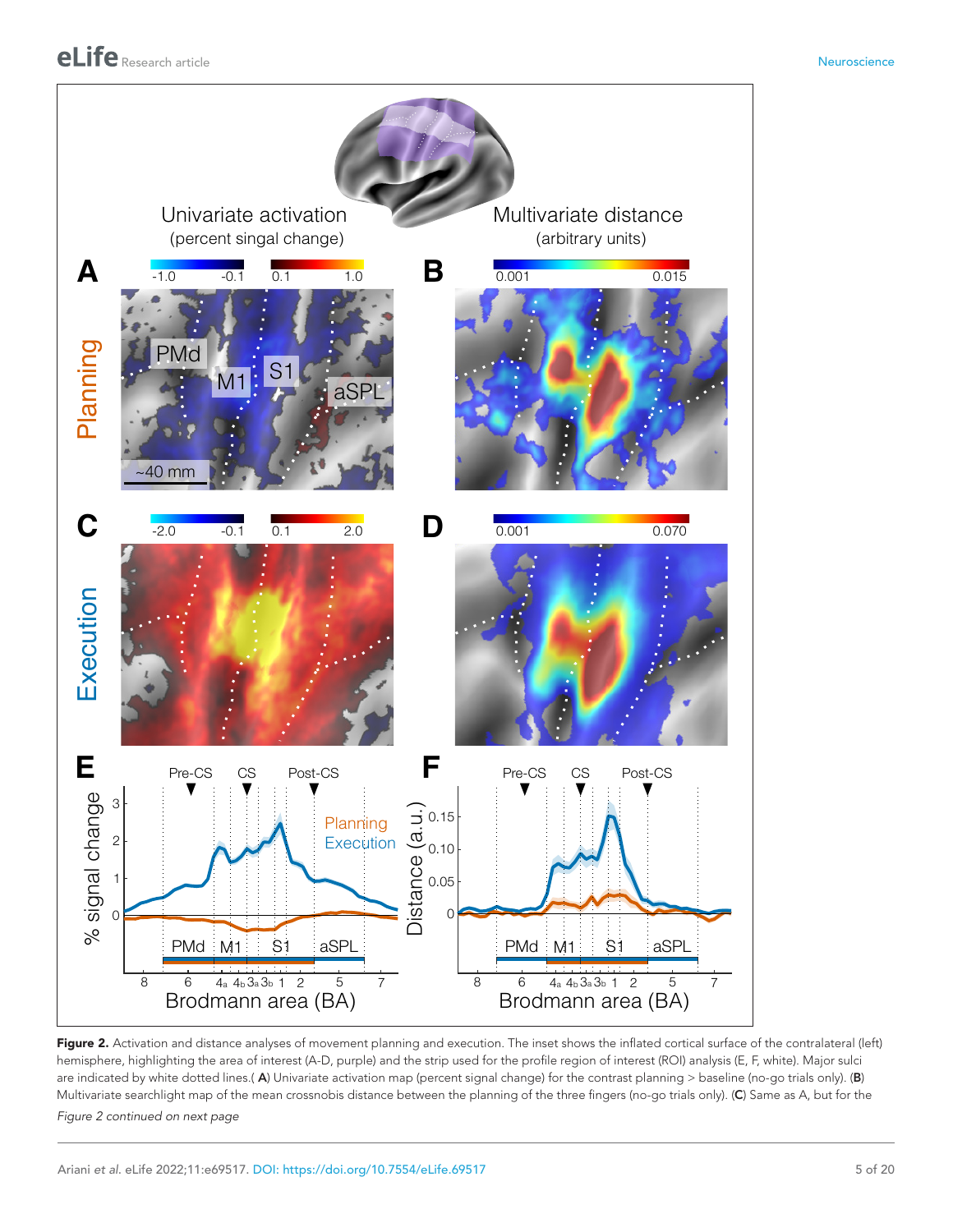

#### *Figure 2 continued*

univariate contrast execution > baseline (qo trials). (D) Same as B, but for the mean crossnobis distance between fingers during execution. Colorbars in A and C reflect mean percent signal change, whereas colorbars in B and D reflect mean crossnobis distance (arbitrary units). (E) Profile ROI analysis (see Materials and methods) of the mean percent signal change (± standard error of the mean [SEM]) during planning (no-go trials, orange) and execution (blue). The *x*-axis corresponds to Brodmann areas (BAs) selected from the white strip shown in the inset at the top. Horizontal bars indicate significance (p < 0.05) in a two-sided one-sample *t*-test vs zero for selected ROIs. (F) Same as E, but for the mean crossnobis distance (± SEM). Vertical dotted lines mark the approximate boundaries between BAs subdivisions of our main ROIs (see Materials and methods). Black triangles point to the approximate location of the main anatomical landmarks: Pre-CS = precentral sulcus; CS = central sulcus; Post-CS = postcentral sulcus. PMd (BA 6) = dorsal premotor cortex; M1 (BA 4a, 4b) = primary motor cortex; S1 (BA 3a, 3b, 1, 2) = primary somatosensory cortex; aSPL (BA 5) = anterior superior parietal lobule. For analogous results using the estimates of planning activity from all trials, see *[Figure 2—figure supplement 1](#page-5-1)*. For the whole-brain maps of univariate and multivariate results, see *[Figure 2—figure supplement 2](#page-5-0)*.

The online version of this article includes the following figure supplement(s) for figure 2:

<span id="page-5-1"></span>Figure supplement 1. Activation and distance analyses using planning of both go and no-go trials.

<span id="page-5-0"></span>Figure supplement 2. Whole-brain flat surface maps (both cortical hemispheres).

Together, our analyses indicate that information about single finger actions is already represented during motor planning in the same parts of the primary motor and somatosensory cortices that are engaged during execution of the presses. Given that we only used the activity estimates from no-go trials (~40% of total trials), this information cannot be explained by a spillover from subsequent execution-related activity. An analysis using the estimates of planning activity from all trials yielded very similar results (see *[Figure 2—figure supplement 1](#page-5-1)*), demonstrating that we could separate planning from execution-related signals.

# Activity patterns are not caused by small movements during the preparation phase

The presence of planning-related information in primary sensorimotor regions was surprising, especially in S1, where it had not previously been reported in comparable fMRI studies (*[Gallivan et al.,](#page-17-7)  [2016](#page-17-7)*; *[Gallivan et al., 2011b](#page-17-6)*). To ensure that these results were not caused by overt movement, participants were instructed to maintain a steady force on the keyboard during the preparation phase, such that we could monitor even the smallest involuntary preparatory movements.

Inspection of the average force profiles (*[Figure 3A](#page-6-0)*) revealed that participants were successful in maintaining a stable force between 0.2 and 0.4 N during preparation. However, averaging forces across trials may obscure small, idiosyncratic patterns visible during individual trials (*[Figure 3B](#page-6-0)*) that could be used to distinguish the different movements. To test for the presence of such patterns, we submitted both the mean and standard deviation of the force traces on each finger to a multivariate dissimilarity analysis (see Materials and methods). Indeed, this sensitive analysis revealed that some participants showed small movement patterns predictive of the upcoming finger (positive behavioral distances in *[Figure 3C](#page-6-0)*).

These distances, however, were  $\sim$  200–300 times smaller than the average distances during execution (*x*-axis in *[Figure 3D](#page-6-0)*), and we found no significant correlation between the magnitude of the behavioral differences for the preparation phase and the amount of planning information present in our sensory–motor ROIs (both p values for the slope of the linear fit >0.3 in *[Figure 3C](#page-6-0)*). More importantly, a significantly positive intercept in the linear fit in *[Figure 3C](#page-6-0)* (M1:  $p = 0.032$ ; S1:  $p = 0.007$ ) shows that, even after correcting for the influence behavioral patterns, the activity patterns in M1 and S1 remained informative (i.e., significantly positive neural distance even with no significant behavioral distance). Thus, the finding of finger-specific activity patterns in M1 and S1 cannot be explained by small involuntary movements during the preparation phase.

# Single finger activity patterns from planning to execution are positively correlated

How do planning-related activity patterns in M1 and S1 relate to the activity patterns observed during execution? Neurophysiological experiments have suggested that patterns of movement preparation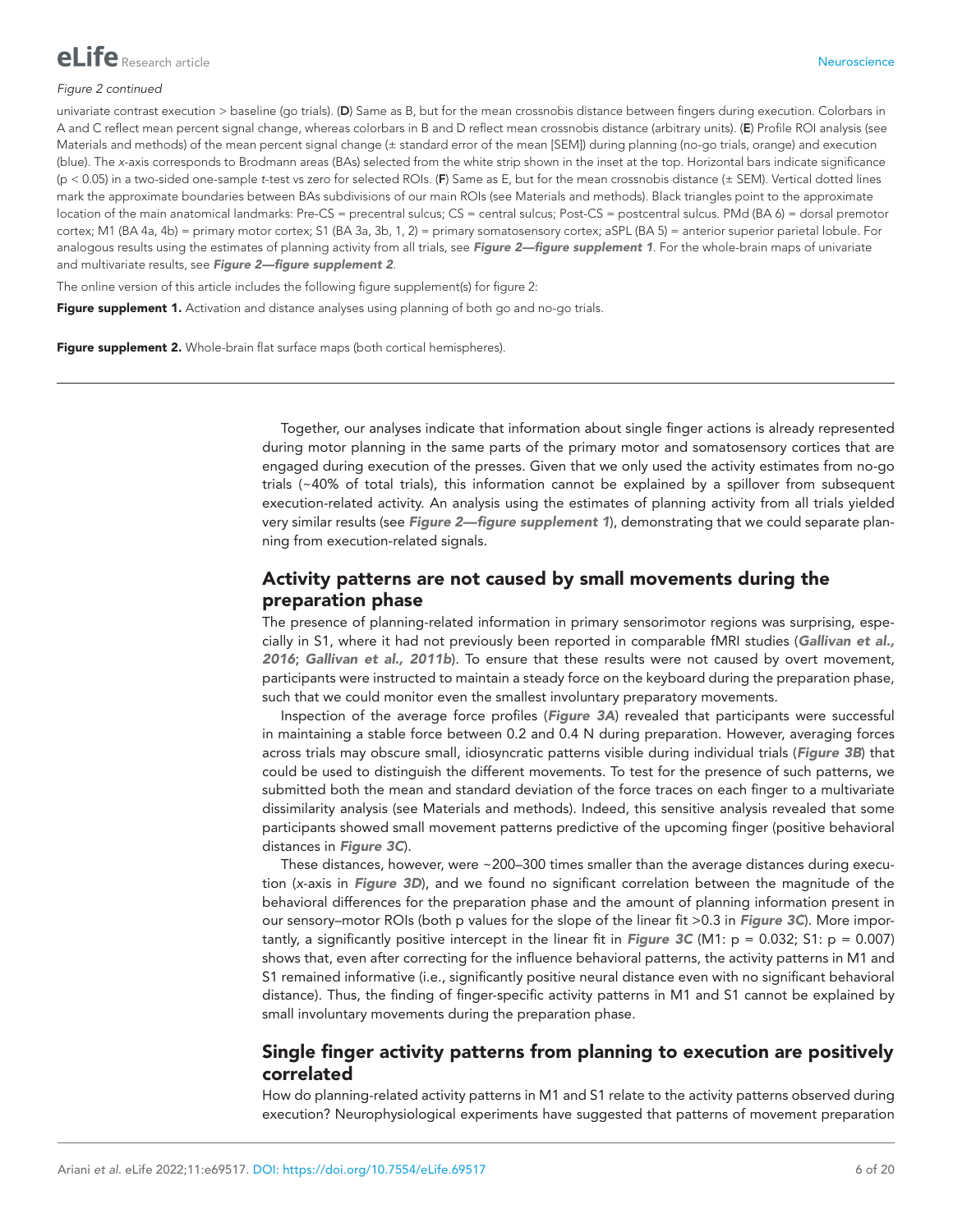

<span id="page-6-0"></span>Figure 3. Small involuntary movements do not explain preparatory activity patterns in M1 and S1 (A). Mean finger force (± standard error of the mean [SEM]) plotted in 10 ms bins, time aligned to instruction onset (dotted vertical line) and end of the preparation phase (dashed vertical lines), separately for the three fingers and go (blue) and no-go (orange) trials. (B) Example of an individual trial with a 6-s preparation phase, followed six presses of the

*Figure 3 continued on next page*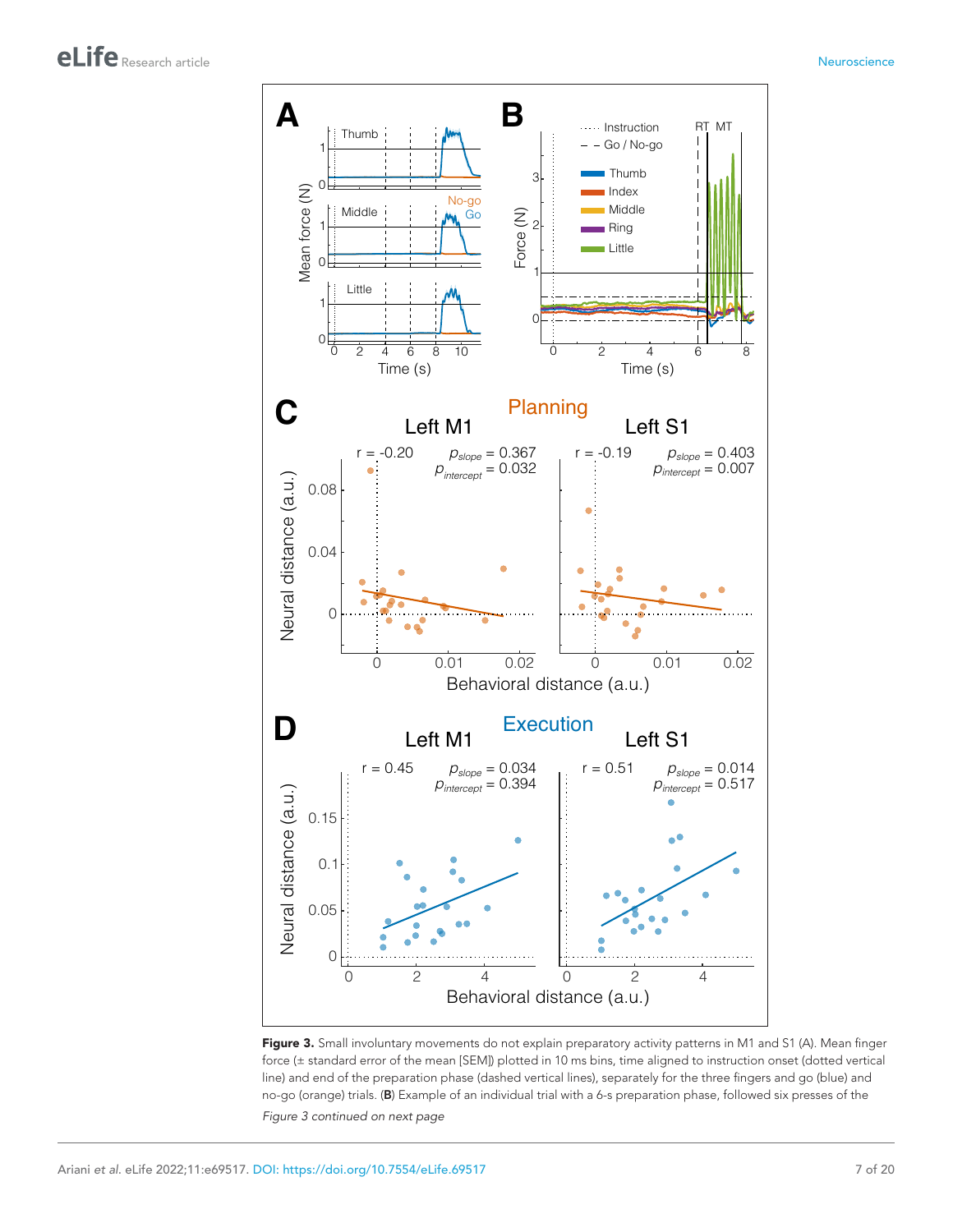#### *Figure 3 continued*

little finger (green). Horizontal solid line denotes press threshold (1 N). Dash-dotted lines denote the boundaries of the finger preactivation red area in *[Figure 1A](#page-2-0)* (see Materials and methods). Reaction time (RT) was defined as the time from the go cue (dashed vertical line) to the onset of the first press (left solid vertical line). Movement time (MT) was defined as the time from the onset of the first press (left solid vertical line) until the release of the last press (right solid vertical line). (C) Pearson's correlation (*r*) between behavioral and neural distances in M1 and S1 (see Materials and methods) during the preparation phase (planning, orange). Each dot represents an individual participant (N = 22). Solid line shows linear regression fit; p values pairs refers to the slope and the intercept of the fitted line. (D) Same as C, but during the movement phase (execution, blue).

are orthogonal – or uncorrelated – to the patterns underlying active movement (*[Kaufman et al.,](#page-18-14) [2014](#page-18-14)*). This arrangement allows movement preparation to occur without causing overt movement.

When we compared the planning- and execution-related activity patterns as measured with fMRI, a technique that samples neuronal activity at a much coarser spatial resolution, we found the opposite result. Planning- and execution-related patterns for the same finger were tightly related. This can be seen already in the representational dissimilarity matrices (RDMs) that show the dissimilarity (crossnobis distance) for each pair of conditions (i.e., fingers 1 = thumb, 3 = middle, 5 = little for planning and execution phases).

First, the RDMs for M1 and S1 (*[Figure 4A](#page-8-0)*) show a large difference between planning and execution patterns, which is due to the substantially higher average activation during movement compared to planning. This overall distance between planning and execution can also be appreciated in a threedimensional (3D) projection of the RDMs using multidimensional scaling (MDS) to highlight the representational geometry between activity patterns (principal component PC1 in *[Figure 4B](#page-8-0)*, *top*).

Second, within each phase, the pattern for the thumb was more distinct than those for the other fingers, replicating previous results from execution alone (*[Ejaz et al., 2015](#page-17-12)*; *[Yokoi et al., 2018](#page-19-5)*). Importantly, however, when ignoring the overall difference between the mean patterns for planning and execution, by looking at a rotated view of the representational geometry (*[Figure 4B](#page-8-0)*, *bottom*), it became clear that the finger patterns were arranged in a congruent way, with planning- and execution-related activity patterns for the same finger being closer to one another. This representation suggested that the finger-specific patterns during planning may be a scaled-down version of the patterns during execution.

To test this idea more precisely, we quantified the correspondence (i.e., correlation) between planning and execution patterns for each finger using pattern component modeling (PCM, *[Died](#page-17-13)[richsen et al., 2018](#page-17-13)*). Because of the biasing influence of measurement noise, simple correlations between measured fMRI patterns are substantially lower than their true correlation (see [http://www.](http://www.diedrichsenlab.org/BrainDataScience/noisy_correlation) [diedrichsenlab.org/BrainDataScience/noisy\\_correlation\)](http://www.diedrichsenlab.org/BrainDataScience/noisy_correlation). PCM corrects for this bias by evaluating the likelihood of the data (taking into account the measurement noise), under a range of models with a true correlation between 0 and 1. In other words, rather than asking which correlation value is the best estimate given the data, PCM asks how likely the data is given different correlation values (see Materials and methods for details).

The log-likelihood of the data under each model (evaluated individually for each participant and then averaged) is shown in *[Figure 4C](#page-8-0)*. Across participants, the averaged maximum likelihood estimate of the correlation (i.e., the average best fitting correlation model) was *r* = 0.83 (±0.053 standard error of the mean [SEM]) for M1 and *r* = 0.81 (±0.061 SEM) for S1 (*[Figure 4C](#page-8-0)*, red dashed lines). By comparing these estimates to the zero-correlation model, we can conclude that the correlation of finger-specific patterns across planning and execution was significantly larger than zero in both M1 and S1 (both *t*21 > 13.288, p < 1.086e−10 in a two-tailed one-sample *t*-test against zero). However, the maximum likelihood estimates of the correlation cannot be used to evaluate whether the overlap of these patterns was only partial (*r* < 1) or complete (*r* = 1), as the estimates are still biased due to measurement noise (*[Walther et al., 2016](#page-19-4)*; *[Diedrichsen et al., 2018](#page-17-13)*).

Therefore, in a cross-validated fashion, we compared for each participant the log-likelihood of the best fitting model (determined on all other participants, see Materials and methods) to the loglikelihood under the model that the patterns are perfectly correlated  $(r = 1)$ . Across participants, this difference was not significant for either M1 ( $t_{21}$  = 0.953, p = 0.176) or S1 ( $t_{21}$  = 0.148, p = 0.442). Given that no correlation model had significantly higher log-likelihoods than the 1-correlation model, we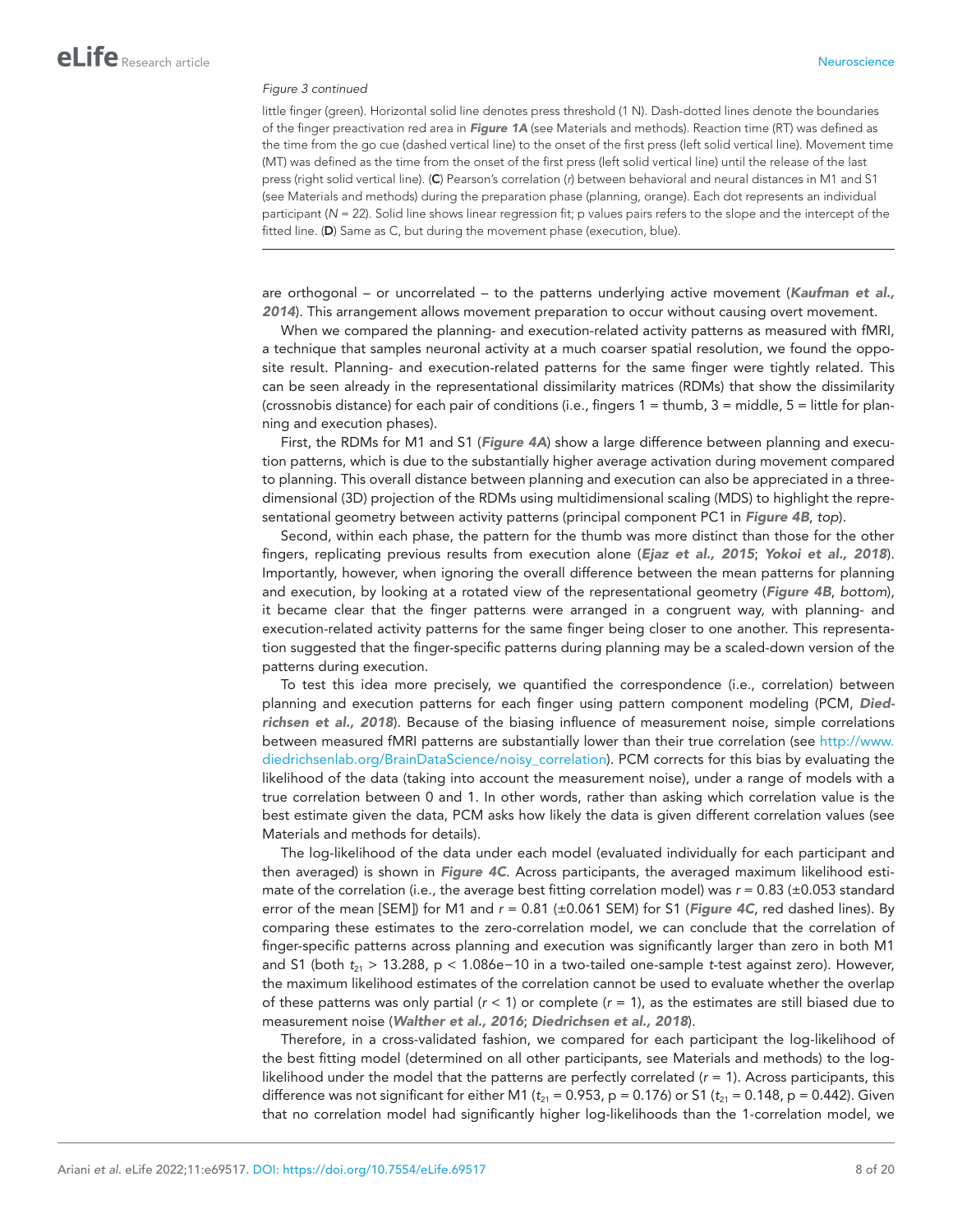

<span id="page-8-0"></span>

 (A) Representational dissimilarity matrices (RDMs) showing the average crossnobis distance between the activity patterns for digits 1 (thumb), 3 (middle), and 5 (little) during the preparation (no-go planning, orange) and movement (execution, blue) phases, for M1 (*left*) and S1(*right*), in the left hemisphere. (B) Two different views of a multidimensional scaling (MDS) plot that represents the distance between activity patterns in A as spatial distance in a three-dimensional (3D) coordinate system. *Top*, view highlighting the first principal component

*Figure 4 continued on next page*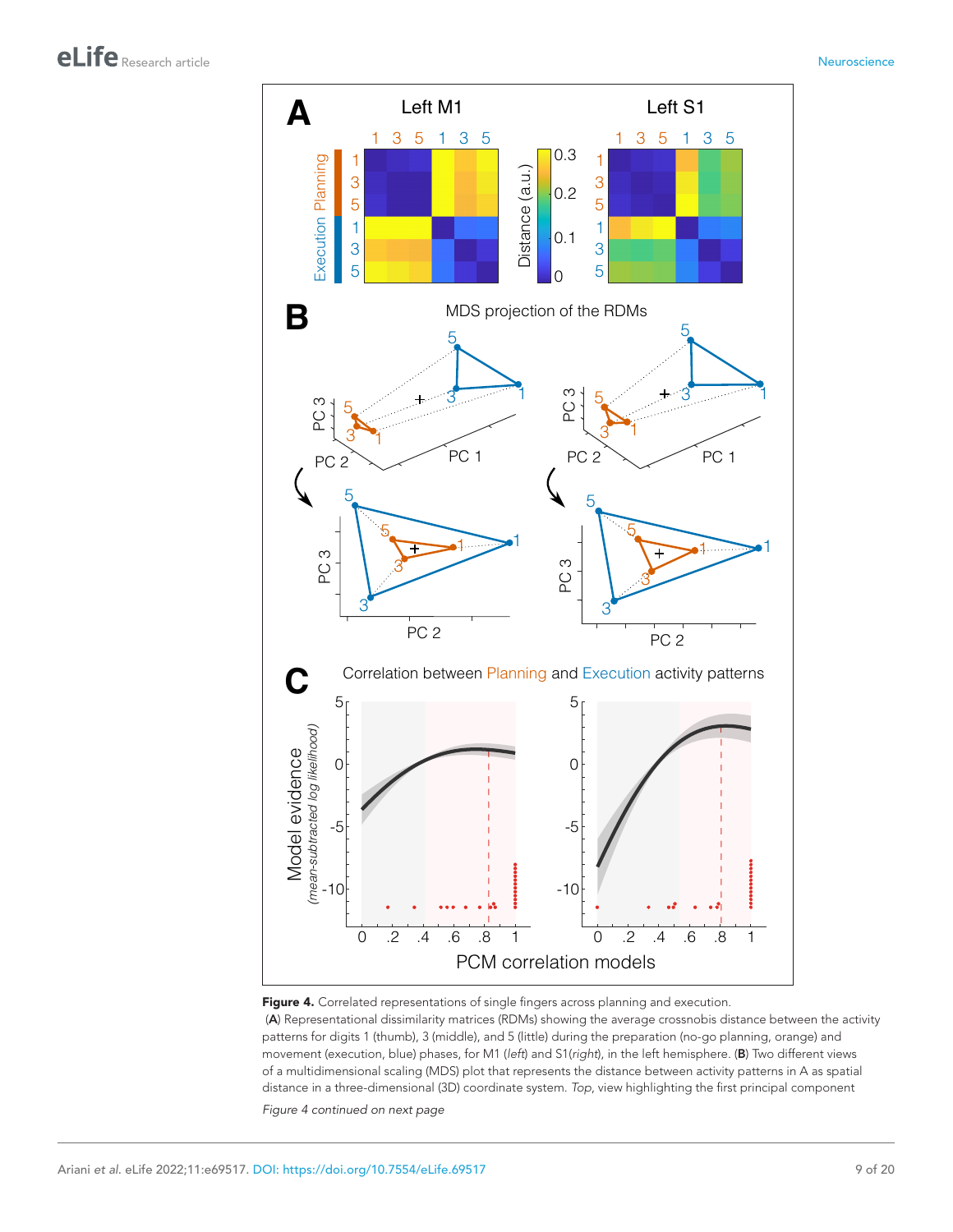#### *Figure 4 continued*

(PC1, difference in average activation between planning and execution). *Bottom*, rotated view highlighting the correspondence between representational geometries across planning and execution visible on PC2 and PC3. The black cross denotes the mean pattern across conditions. (C) Pattern component modeling (PCM) evaluation of models (*x*-axis) of different correlations between planning- and execution-related activity patterns. Shown in dark gray is the group average of the individual log-likelihood (± standard error of the mean [SEM] across participants) curves expressed as a difference from the mean log-likelihood across models (i.e., zero on the *y*-axis). Red dots indicate the best fitting correlation model for each participant (*N* = 22). Red dashed lines denote the average winning (i.e., best fitting) models across participants. Gray-shaded areas indicate models that perform statistically worse (p < 0.05) than the best fitting correlation model (determined in a cross-validated fashion, see Materials and methods). Pink-shaded areas indicate models that do not perform significantly worse than the best fitting correlation model ( $p \ge 0.05$ ).

cannot rule out that the underlying true correlation was indeed 1. In other words, we have as much evidence that the correspondence was only partial as we do that the correspondence was perfect. By comparing the best fitting correlation model to every other correlation model, we have evidence that the true (i.e., noiseless) correlation between planning and execution finger-specific activity pattern was between 0.41 and 1.0 in M1 and between 0.54 and 1.0 in S1 (*[Figure 4C](#page-8-0)*, pink-shaded areas).

Thus, our data are consistent with the idea that, at the resolution of fMRI, the activity patterns for planning and execution of finger presses in S1 and M1 are either partially overlapping or even a scaled version of each other.

# **Discussion**

In the present study, we asked participants to produce repeated single finger presses while undergoing 7T fMRI. We used variable preparatory delays and no-go trials to cleanly dissociate the brain responses to the consecutive preparation and movement phases. We found that information about planned finger actions is present in both S1 and M1 before action onset, even though the overall level of activation in these regions was below resting baseline. Moreover, while execution elicited much higher brain activation, the fine-grained, finger-specific activity patterns were highly similar across planning and execution. Control analyses confirmed that the observed results were not caused by premovement finger activity.

Our finding that motor planning activates M1 in a finger-specific fashion was not necessarily surprising given many neurophysiological studies reporting anticipatory activity of M1 neurons related to movement intentions (*[Tanji and Evarts, 1976](#page-18-8)*; *[Riehle and Requin, 1989](#page-18-15)*; *[Alexander and Crutcher,](#page-16-8)  [1990](#page-16-8)*), as well as human neuroimaging showing shared information between delayed and immediate movement plans (*[Ariani et al., 2018](#page-16-6)*). In contrast, the robust activity patterns related to single finger planning in S1 were more surprising, given that this region has classically been associated with the passive processing of somatosensory information from receptors in the skin, muscles, and tendons.

So, what could then be the role of S1 during movement planning? First, it is worth noting that there are substantial projections from S1 (BA 3a) that terminate in the ventral horn of the corticospinal tract (*[Coulter and Jones, 1977](#page-16-9)*; *[Rathelot and Strick, 2006](#page-18-16)*). Although stimulation of area 3a in macaques typically fails to evoke overt movements (*[Widener and Cheney, 1997](#page-19-6)*), it has been suggested that this population of corticomotoneurons specifically projects to gamma motoneurons that control the sensitivity of muscle spindle afferents (*[Rathelot and Strick, 2006](#page-18-16)*). Thus, it is possible that S1 plays an active role in movement generation by preparing the spindle apparatus in advance of the movement.

Second, the finger-specific preparatory state in S1 may reflect the prediction of the upcoming sensory stimulation, allowing for a movement-specific sensory gain control (*[Azim and Seki, 2019](#page-16-10)*). It is likely that, this process is also accompanied by an allocation of attention to the cued finger. However, as voluntary (*[Gallivan et al., 2011a](#page-17-8)*; *[Gallivan et al., 2011b](#page-17-6)*) planning requires attention, our current dataset cannot distinguish between the two possibilities. Sensory stimuli could become attenuated to maintain movement stability and filter out irrelevant or self-generated signals. Indeed, multiple studies have shown that both somatosensation and somatosensory-evoked potentials in S1 decrease during voluntary movement (*[Starr and Cohen, 1985](#page-18-17)*; *[Chapman et al., 1987](#page-16-11)*; *[Jiang et al., 1990](#page-18-18)*; *[Seki](#page-18-19)  [and Fetz, 2012](#page-18-19)*). Alternatively, sensory processing of the expected salient signals could be enhanced to improve movement execution.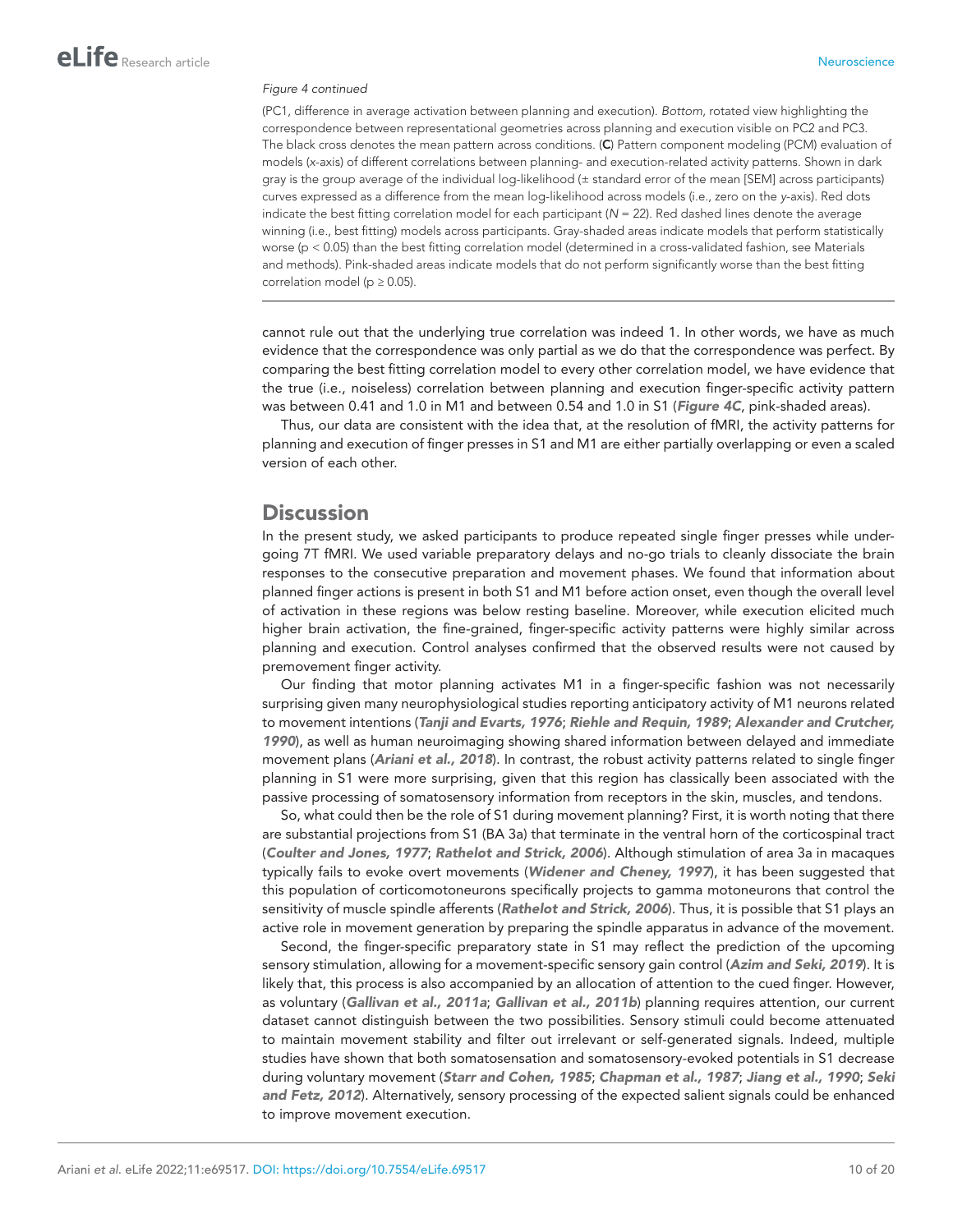While several previous fMRI studies did not find action-specific encoding in S1 during planning (*[Gallivan et al., 2011a](#page-17-8)*; *[Gallivan et al., 2011b](#page-17-6)*, *[Gallivan et al., 2016](#page-17-7)*; *[Gallivan et al., 2013](#page-17-9)*), concurrently with our study a second paper found movement-specific modulation of S1 preparatory activity (*[Gale et al., 2021](#page-17-11)*). Together, these two papers provide convergent evidence that motor planning triggers notable changes in the neural state of the somatosensory system and that such changes can be detected with fMRI in humans.

The second important finding in our paper was the close correspondence between finger-specific activity patterns across planning and execution – which appears to be at odds with the idea that these two processes occupy orthogonal neural subspaces to avoid overt movement during planning (*[Kaufman et al., 2014](#page-18-14)*; *[Elsayed et al., 2016](#page-17-14)*). We think that there are at least two possible explanations for this. First, the divergence of results could be caused by the difference in behavioral paradigms. While the neuronal correlates of movement planning in nonhuman primates have largely been studied using upper limb movements, we used here individuated finger presses. If for single finger actions even single-neuron activity patterns are highly correlated between planning and execution, then overt movement during planning would need to be actively suppressed, for example through the deactivation that we observed around the central sulcus.

An alternative and perhaps more likely explanation of the discrepancy lies in the different measurement modalities. Orthogonality was observed in electrophysiological recordings of individual neurons, whereas the fMRI measurements we employed here mainly reflect excitatory postsynaptic potentials (*[Logothetis et al., 2001](#page-18-20)*) and average metabolic activity across hundreds of thousands of cortical neurons. Thus, it is possible that planning preactivates the specific cortical columns in M1 and S1 that are also most active during movement of that finger. Within each of these cortical microcircuits, however, planning-related activity could still be orthogonal to the activity observed during execution at the single-neuron level (e.g., see *[Arbuckle et al., 2020](#page-16-7)*, for a similar observation for cortical representations of flexion and extension finger movements). This would suggest a new hypothesis for the architecture of the sensory–motor system where movement planning preactivates the action-specific circuits in M1 and S1. However, it does so in a fashion that the induced planning-related activity is, in terms of the firing output of neurons, orthogonal to the patterns during execution.

# Materials and methods **Participants**

Twenty-three right-handed neurologically healthy participants volunteered to take part in the experiment (13 F, 10 M; age 20–31 years, mean 23.43 years, SD 4.08 years). Criteria for inclusion were righthandedness and no prior history of psychiatric or neurological disorders. Handedness was assessed with the Edinburgh Handedness Inventory (mean 82.83, SD 9.75). All experimental procedures were approved by the Research Ethics Committee at Western University (HSREB 107061). Participants provided written informed consent to procedures and data usage and received monetary compensation for their participation. One participant withdrew before study completion and was excluded from data analysis (final *N* = 22).

## Apparatus

Repeated right-hand finger presses were performed on a custom-made MRI-compatible keyboard device (*[Figure 1A](#page-2-0)*). Participants only used the tips of their fingers to press on the keys. The keys of the device did not move but force transducers underneath each key measured isometric force production at an update rate of 2 ms (Honeywell FS series; dynamic range 0–25 N; sampling 200 Hz). A keypress/ release was detected when the force crossed a threshold of 1 N. The forces measured from the keyboard were low pass filtered to reduce noise induced by the MRI environment, amplified, and sent to PC for online task control and data recording.

#### Task

We used a task in which participants produced repeated keypresses with the tip of their right-hand fingers in response to numerical cues appearing on a computer screen (white outline, *[Figure 1A](#page-2-0)*). On each trial, a string of six numbers (instructing cue) instructed which finger press to plan (1 = thumb, 3  $=$  middle,  $5 =$  little).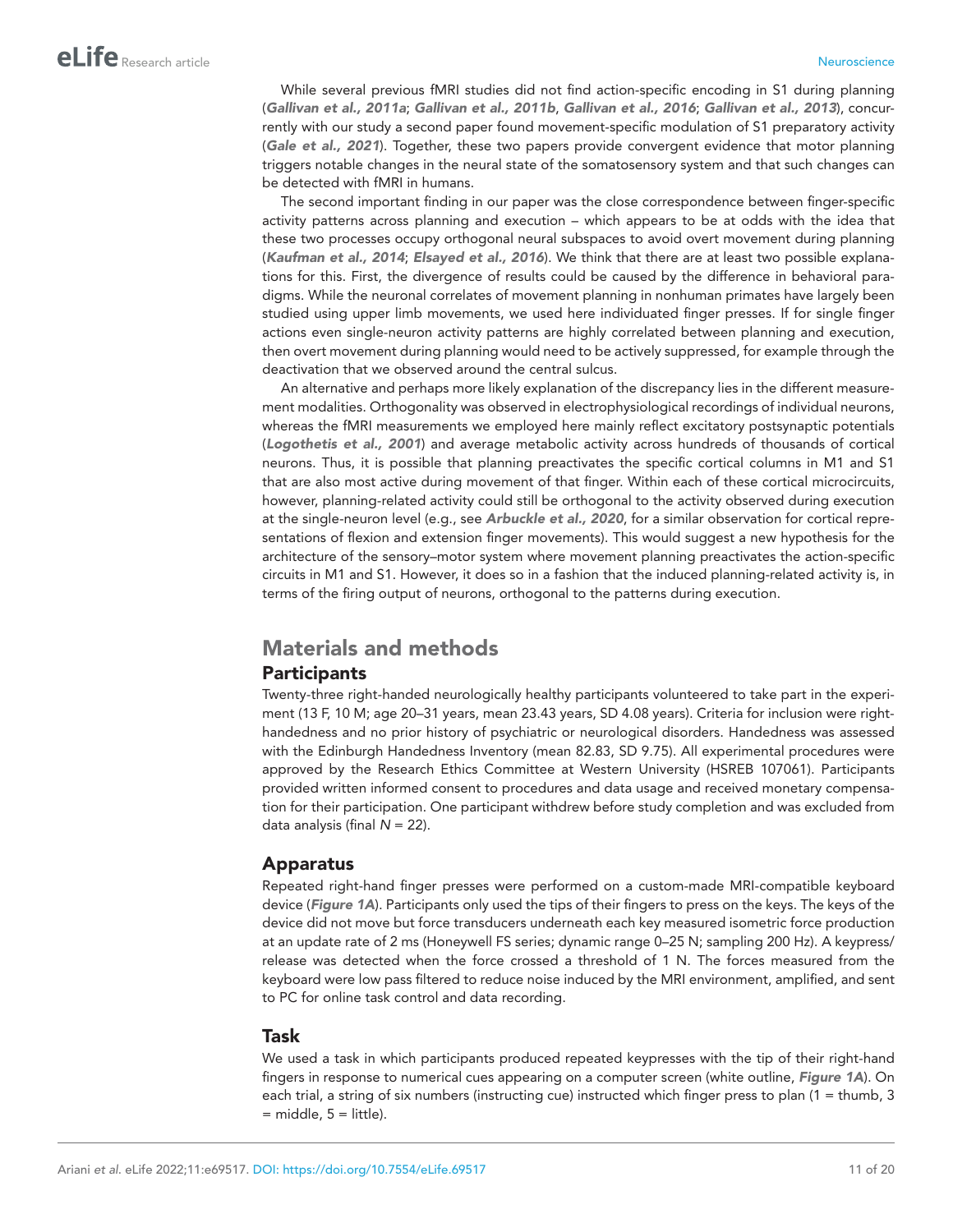The length of the preparation phase (yellow background in *[Figure 1](#page-2-0)*) was randomly sampled to be 4 s (56% of trials), 6 s (30%), or 8 s (14%). To limit and monitor unwanted movements during the preparation phase, we required participants to preactivate their fingers by maintaining a steady force of around 0.2–0.3 N on all of the keys during the preparation phase. As a visual aid, we displayed a red area (between 0 and 0.5 N) and asked participants to remain in the middle of that range with all the fingers (touching either boundary of the red area would count as unwanted movement, thus incurring an error). We preferred this technique over using electromyography (EMG) recordings to monitor micromovements during the preparation phase because extensive pilot experiments for our studies of ipsilateral representations (*[Diedrichsen et al., 2013](#page-17-15)*) and mirroring (*[Ejaz et al., 2018](#page-17-16)*) showed that force fluctuations from preactivated hand muscles provide a more sensitive readout of involuntary muscle activations compared to EMG signals acquired during fMRI.

At the onset of the movement phase (green background), participants received a color cue (go/ no-go cue) indicating whether to perform the planned finger presses (blue outline = go,  $p = 0.6$ ), or not (orange outline = no-go,  $p = 0.4$ ). The role of no-go trials was to decouple the hemodynamic response to the successive planning and execution events, which would otherwise always overlap in fast fMRI designs due to the sluggishness of the fMRI response (*[Ariani et al., 2018](#page-16-6)*).

To encourage planning during the delay period, at the go cue the digits were masked with asterisks, and participants had to perform the presses from memory. Participants had 2.5 s to complete the movement phase, and a vanishing white bar under the asterisks indicated how much time was left to complete all of the keypresses. Participants received online feedback on the correctness of each press with asterisks turning either green, for a correct press, or red, for incorrect presses. As long as the participants remained within task constraints (i.e., six keypresses in less than 2.5 s), an exact movement speed was not enforced. In no-go trials, participants were instructed to remain as still as possible maintaining the finger preactivation until the end of the movement phase (i.e., releasing any of the keys would incur an error).

During the reward phase (0.5 s, purple background) points were awarded based on performance and according to the following scheme: −1 point in case of no-go error or go cue anticipation (timing errors); 0 points for pressing any wrong key (press error); 1 point in case of a correct no-go trial; and 2 points in case of a correct go trial.

Intertrial intervals (ITI, gray background) were randomly drawn from {1, 2, 4, 8, 16 s} with the respective proportion of trials {0.52, 0.26, 0.13, 0.6, 0.3}.

#### Experiment design and structure

Our chosen distribution of preparation times, ITIs, and no-go trials, was determined by minimizing the variance inflation factor (VIF) for a given length of scan:

$$
VIF = \frac{var(E)}{var(X)}
$$

where **var(E)** is the mean estimation variance of all the regression weights (planning- and executionrelated regressors for each finger), and *var*(*X*) the mean estimation variance had these regressors been estimated in isolation. The VIF quantifies the severity of multicollinearity between model regressors by providing an index of how much the variance of an estimated regression coefficient is increased because of collinearity. Large values for VIF mean that model regressors are not independent of each other, whereas a VIF of 1 means no inflation of variance. After optimizing the design, the VIF was quite low, on average around 1.15, indicating that we could separate planning- and execution-related activity without a large loss of experimental power.

Participants underwent one fMRI session consisting of 10 functional runs and 1 anatomical scan. In an event-related design, we randomly interleaved three types of repeated single finger presses involving the tip of the thumb (1), the middle (3), and the little (5) fingers (e.g., 111,111 for thumb presses, *[Figure 1A](#page-2-0)*) and three types of multifinger sequences (e.g., 135,315).

The day before the fMRI scan, participants familiarized themselves with the experimental apparatus and the go/no-go paradigm in a short behavioral session of practice outside the scanner (five blocks, about 15–30 min in total). This short training made the requirement of maintaining a steady force on all keys during the preparation phase very easy. In fact, the system was calibrated so that the natural weight of the hand on the keys was enough to bring the finger forces within the correct range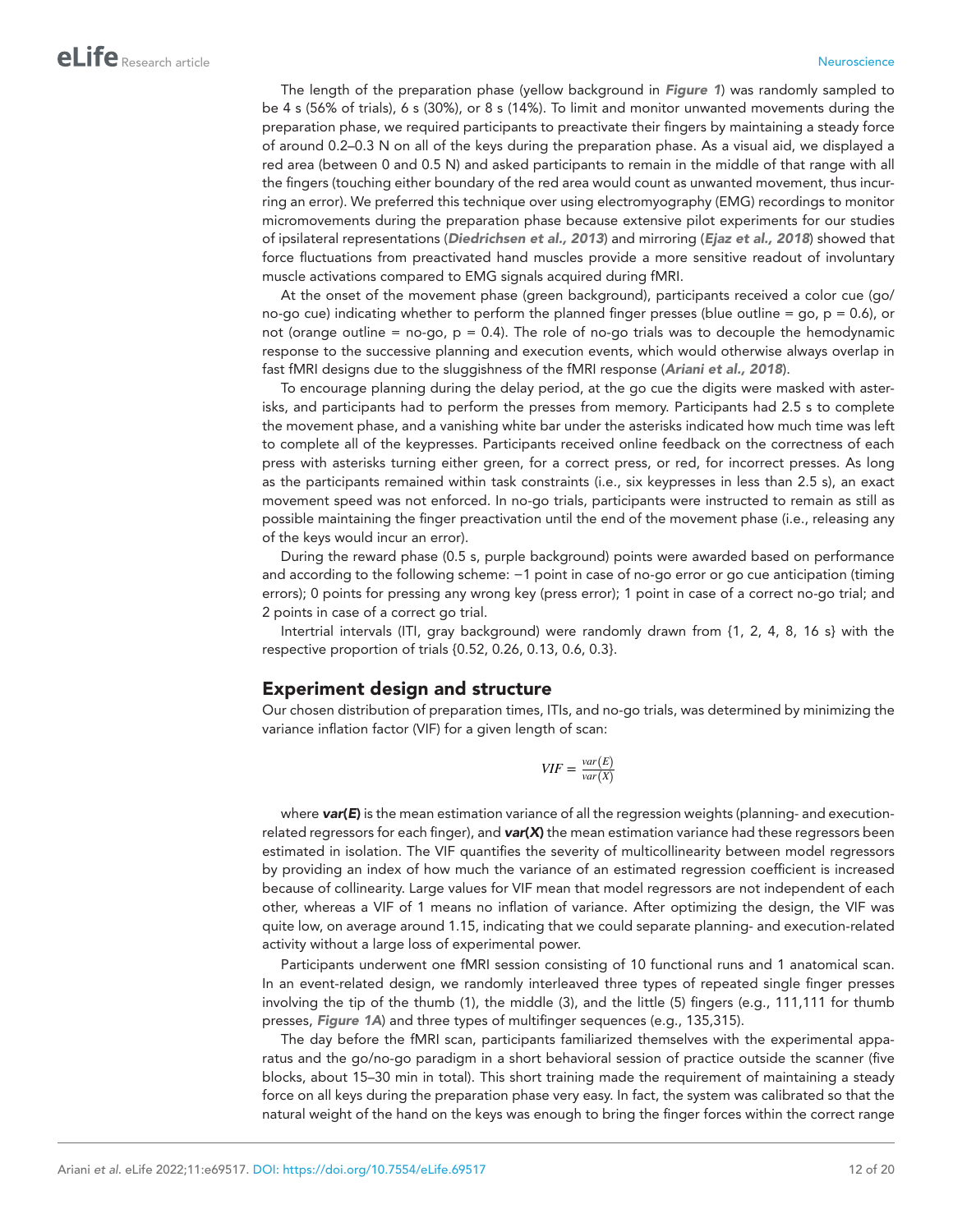to be maintained. Thus, it is likely that little online control was required by the participants before pressing the keys.

For the behavioral practice, ITIs were kept to a fixed 1 s to speed up the task, and participants were presented with different sequences from what they would see while in the scanner. These sixitem sequences were randomly selected from a pool of all possible permutations of the numbers 1, 3, and 5, with the exclusion of sequences that contained consecutive repetitions of the same number. Given that the current paper is concerned with the relationship between representations of simple planning and execution, here we will focus only on the results for single finger actions. The results for multifinger sequences are intended for publication in a future paper.

Each single finger trial type (e.g., 111,111) was repeated five times (two no-go and three go trials), totaling 30 trials per functional run. Two periods of 10 s rests were added at the beginning and at the end of each functional run to allow for signal relaxation and provide a better estimate of baseline activation. Each of the 10 functional runs took about 5.5 min and the entire scanning session (including the anatomical scan and setup time) lasted for about 75 min.

## Imaging data acquisition

High-field fMRI data were acquired on a 7T Siemens Magnetom scanner with a 32-channel head coil at Western University (London, Ontario, Canada). The anatomical T1-weighted scan of each participant was acquired halfway through the scanning session (after the first five functional runs) using a Magnetization-Prepared Rapid Gradient Echo sequence (MPRAGE) with voxel size of 0.75  $\times$  0.75  $\times$ 0.75 mm isotropic (field of view =  $208 \times 157 \times 110$  mm [A–P, R–L, F–H], encoding direction coronal). To measure the blood-oxygen-level-dependent responses in human participants, each functional scan (330 volumes) used the following sequence parameters: GRAPPA 3, multiband acceleration factor 2, repetition time (TR) = 1.0 s, echo time (TE) = 20 ms, flip angle (FA) =  $30^{\circ}$ , slice number: 44, voxel size:  $2 \times 2 \times 2$  mm isotropic. To estimate and correct for magnetic field inhomogeneities, we also acquired a gradient echo field map with the following parameters: transversal orientation, field of view: 210 ×  $210 \times 160$  mm, 64 slices, 2.5 mm thickness, TR = 475 ms, TE = 4.08 ms, FA = 35°.

#### Preprocessing and univariate analysis

Preprocessing of the functional data was performed using SPM12 [\(fil.ion.ucl.ac.uk/spm](http://fil.ion.ucl.ac.uk/spm)) and custom MATLAB code. This included correction for geometric distortions using the gradient echo field map (*[Hutton et al., 2002](#page-18-21)*), and motion realignment to the first scan in the first run (three translations: *x*, *y*, *z*; three rotations: pitch, roll yaw). Due to the short TR, no slice timing corrections were applied. The functional data were coregistered to the anatomical scan, but no normalization to a standard template or smoothing was applied. To allow magnetization to reach equilibrium, the first four volumes of each functional run were discarded. The preprocessed images were analyzed with a general linear model (GLM). We defined separate regressors for each combination of the six finger actions (single, multi) × two phases (preparation, movement). To control for the effect of potential overlap between execution activity and the preceding planning activity, we also estimated a separate GLM with separate regressors for the preparation phases of go and no-go trials, resulting in a total of 18 regressors (12 go + 6 no-go), plus the intercept, for each run. Each regressor consisted of a boxcar function (on for 2 s of each phase duration and off otherwise) convolved with a two-gamma canonical hemodynamic response function with a peak onset at 5 s and a poststimulus undershoot minimum at 10 s (*[Figure 1B](#page-2-0)*).

Given the relatively low error rates (i.e., number of error trials over total number of trials, timing errors: 7.58  $\pm$  0. 62%; press errors: 1.18  $\pm$  0.26%, see Task), all trials were included to estimate the regression coefficients, regardless of whether the execution was correct or erroneous. Ultimately, the first-level analysis resulted in activation images (beta maps) for each of the 18 conditions per run, for each of the participants.

## Surface reconstruction and ROI definition

Individual subject's cortical surfaces were reconstructed using Freesurfer (*[Dale et al., 1999](#page-17-17)*). First, we extracted the white-gray matter and pial surfaces from each participant's anatomical image. Next, we inflated each surface into a sphere and aligned it using sulcal depth and curvature information to the Freesurfer average atlas (*[Fischl et al., 1999](#page-17-18)*). Both hemispheres in each participant were then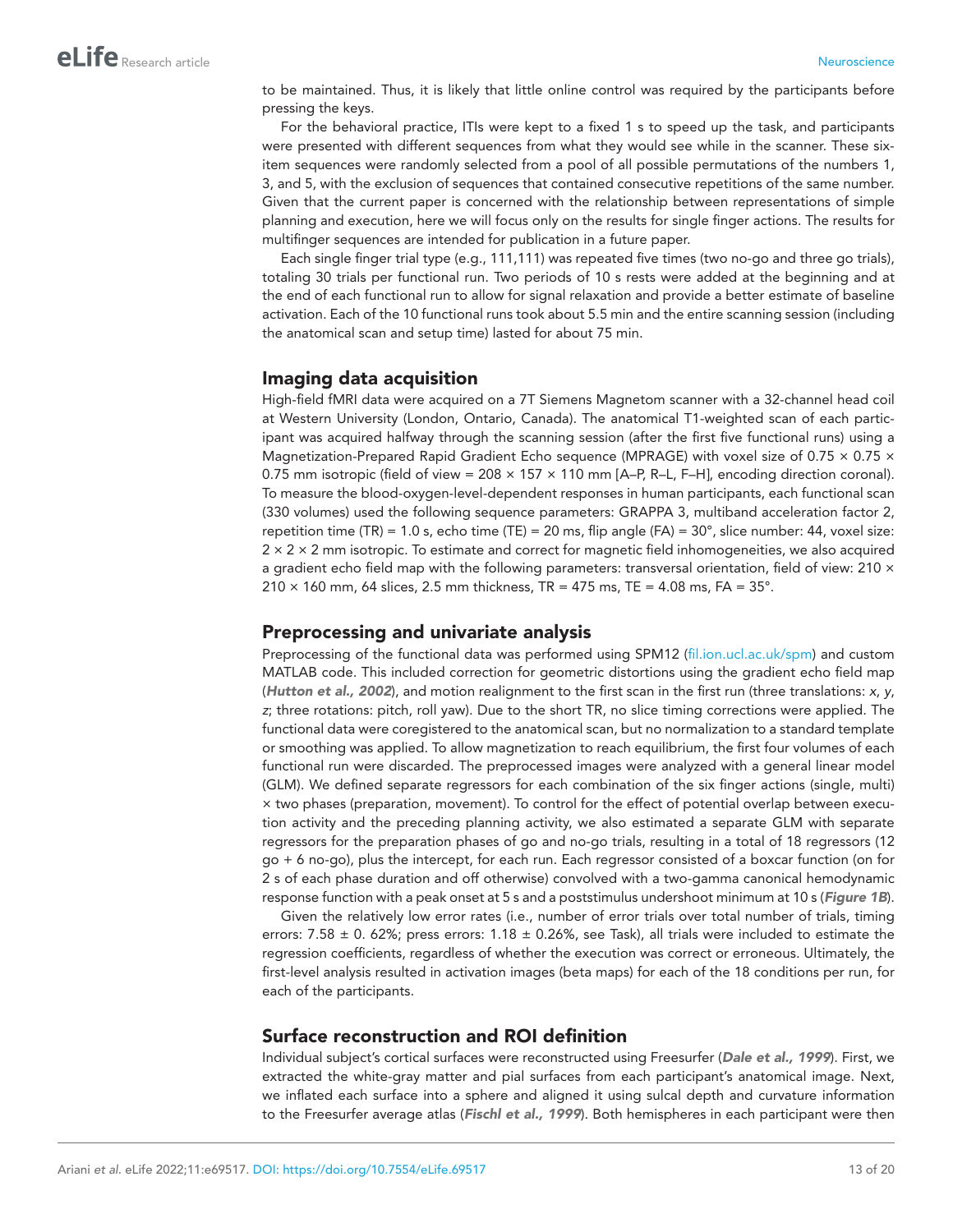resampled into Workbench's 164 k vertex grid. This allowed us to compare similar areas of the cortical surface in each participant by selecting the corresponding vertices on the group atlas.

Anatomical ROIs were defined using a probabilistic cytoarchitectonic atlas (*[Fischl et al., 2008](#page-17-19)*) projected onto the common group surface. Our main ROIs were defined bilaterally as follows: primary motor cortex (M1) was defined by including nodes with the highest probability of belonging to BAa 4a and 4b, within 2 cm above and below the hand knob anatomical landmark (*[Yousry et al., 1997](#page-19-7)*); primary somatosensory cortex (S1) was defined by the nodes related to BA 1, 2, 3a, and 3b; PMd was defined at the junction between the superior frontal sulcus and the precentral sulcus (BA 6); finally, the anterior part of the superior parietal lobule (aSPL, BA 5) included areas anterior, superior, and ventral to the intraparietal sulcus. ROI definition was carried out separately in each subject using FSL's subcortical segmentation. When resampling functional onto the surface, to avoid contamination between M1 and S1 activities, we excluded voxels with more than 25% of their volume in the gray matter on the opposite side of the central sulcus.

### Multivariate distance analysis

To detect single finger representations across the cortical surface, we used representational similarity analysis (RSA; *[Diedrichsen and Kriegeskorte, 2017](#page-17-20)*; *[Walther et al., 2016](#page-19-4)*) with a surface-based searchlight approach (*[Oosterhof et al., 2011](#page-18-22)*). For each node, we selected a region (the searchlight) corresponding to 100 voxels (12 mm disc radius) in the gray matter and computed cross-validated Mahalanobis (crossnobis, *[Walther et al., 2016](#page-19-4)*) dissimilarities between pairs of evoked activity patterns (beta estimates from first-level GLM) of single finger sequences, during both preparation and movement phases.

Prior to calculating the dissimilarities, beta weights for each condition were spatially prewhitened that is weighted by the matrix square root of the noise covariance matrix estimated from the residuals of the GLM. The noise covariance matrix was slightly regularized toward a diagonal matrix (*[Ledoit](#page-18-23) [and Wolf, 2004](#page-18-23)*). Multivariate prewhitening has been shown to increase the reliability of dissimilarity estimates (*[Walther et al., 2016](#page-19-4)*). The dissimilarity was then computed by multiplying the difference between two conditions patterns with the pattern difference for the same conditions of any other run, and then averaging over all runs and voxels. This resulted in 15 dissimilarities between the 6 conditions (3 single fingers, separately for planning and execution), which can be visualized as a  $6 \times 6$ RDM (*[Figure 4A](#page-8-0)*). An alternative visualization can be obtained using classical MDS, which shows the six conditions as points projected into the 3D space spanned by the eigenvectors of the patterns that were associated with the three largest eigenvalues (i.e., the three principal components).

For the searchlight analysis, we assigned the average distance between any of the three planning conditions to the central node of the searchlight. The region was then moved across all nodes across the surface sheet obtaining a cortical map (*[Figure 2B](#page-4-0)*). An equivalent analysis was conducted for the execution patterns (*[Figure 2D](#page-4-0)*). Cross-validation ensures the distances estimates are unbiased, such that if two patterns differ only by measurement noise, the mean of the estimated value would be zero. This also means that estimates can sometimes become negative. Therefore, dissimilarities significantly larger than zero indicate that two patterns are reliably distinct, similar to an above-chance performance in a cross-validated pattern-classification analysis.

The searchlight analysis was mainly used for visualization purposes. Additionally, we conducted the multivariate analysis separately for each anatomically defined ROI (e.g., *[Figure 4A](#page-8-0)*). For the profile ROI analysis (both univariate and multivariate, e.g., *[Figure 2E, F](#page-4-0)*), we defined 50 rectangular surface-based searchlights in each hemisphere that covered the virtual strip shown in the top inset of *[Figure 2](#page-4-0)* and that were aligned to the boundaries between different ROI subdivisions. Based on these surface-based searchlights, we defined the voxel-based subdivisions in individual brains. For statistical comparisons, these subdivisions were successively grouped by averaging within-ROI subdivisions (see *[Figure 2E, F](#page-4-0)*). This approach allowed us to compute both ROI-level statistical comparisons and the analysis of the ratio of distances in the different subdivisions of our main ROIs (e.g., M1 into BA4a and BA4b). Statistical comparisons consisted of two-sided one-sample *t*-test vs zero for selected ROIs.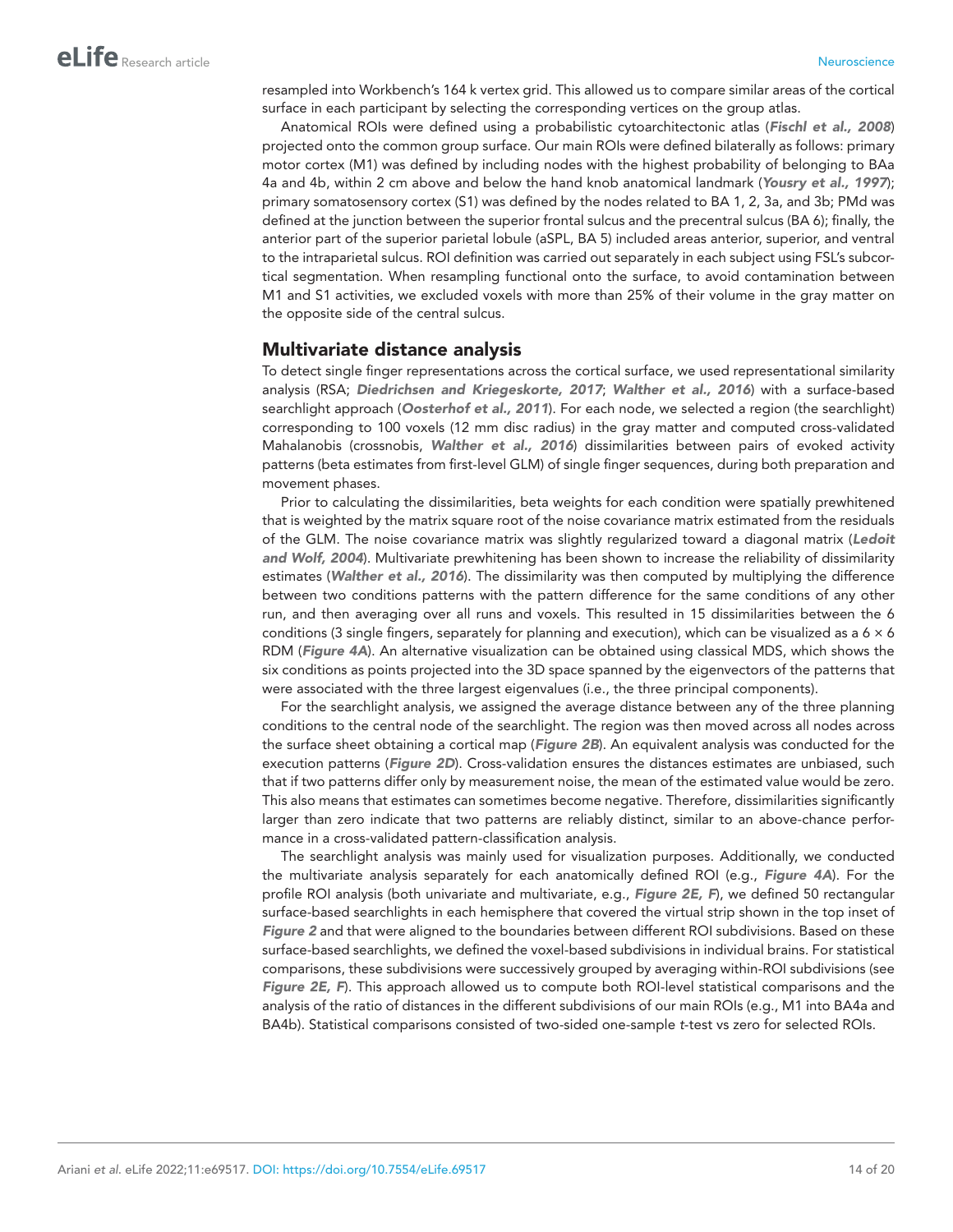## Correlation between behavioral and neural distances

To ensure that our planning results were not contaminated by unwanted micromovements during the preparation phase, we calculated the behavioral distance between the different fingers on the basis of keyboard force data and correlated behavioral and neural distances.

For behavioral distances, we first extracted force data (2-ms temporal resolution, smoothed with a Gaussian kernel of 9.42 full width at half maximum, FWHM) and binned it in 10 ms steps (downsampling largely due to memory constraints) for both the preparation and movement phases (*[Figure 3A](#page-6-0)*). Next, for each subject, we calculated the mean (5) and the standard deviation (5) of the time-averaged force of each finger for each condition (3 sequences  $\times$  2 phases = 6) and block (10). These subjectspecific finger force patterns (60  $\times$  10) were multivariately prewhitened using their covariance matrix. Finally, we calculated the cross-validated squared Euclidean distances for each condition (6 × 6 RDM) and averaged distances between the three finger presses for each phase (preparation, movement).

These mean finger force distances for each subject were correlated with the mean voxel activity distances from the two phases for two ROIs (M1 and S1, *[Figure 3C,D](#page-6-0)*). To statistically assess that the neural distances were still significantly larger than zero even in the absence of behavioral distances, we computed the pvalue for the intercept of the linear fit.

### PCM correlation models

Visual inspection of the RDM and MDS plots (*[Figure 4A, B](#page-8-0)*) suggested that the finger-specific activity patterns during planning and execution might be arranged in a congruent fashion. This correspondence can be assessed by determining the correlation between the planning and execution activity patterns for matching fingers (i.e., planning finger 1 with executing finger 1), after accounting for the average activity pattern for planning and execution across fingers.

The problem with simple Pearson's correlations or cross-validated correlations is that these measures are biased by noise. Even if the patterns for planning and execution were perfectly correlated (i.e., a scaled version of each other), the empirical correlation estimates would not be one (see [http://www.diedrichsenlab.org/BrainDataScience/noisy\\_correlation](http://www.diedrichsenlab.org/BrainDataScience/noisy_correlation)). Therefore, we used (PCM *[Diedrichsen et al., 2018](#page-17-13)*, openly available at [github.com/DiedrichsenLab/PcmPy;](http://github.com/DiedrichsenLab/PcmPy) copy archived at [swh:1:rev:076b9a685ed116b1f0b83a68a0955d0cc5323a42,](https://archive.softwareheritage.org/swh:1:dir:efd5abc2fee8f926a4cf781bea11fda2eada9efa;origin=https://github.com/g14r/single-finger-planning;visit=swh:1:snp:4cd06438b2697f030ac456034ccfac31601590fc;anchor=swh:1:rev:076b9a685ed116b1f0b83a68a0955d0cc5323a42) *[Ariani, 2022](#page-16-12)*) to generate different models, each assuming a specific correlation between planning and execution patterns on the interval between 0 and 1 in steps of 0.01. We then computed the log-likelihood of the observed data (*Y*, the 6 activation patterns observed in 10 runs) from each participant under each correlation model (*r*): *p* (*Y*|*r*) , which is plotted in *[Figure 4C](#page-8-0)*. PCM assumes that both the true activity patterns and the measurement noise are randomly distributed with a multivariate Gaussian distribution. The likelihood of the data under each model can then be analytically evaluated (for details see *[Diedrichsen et al., 2011](#page-17-21)*; *[Diedrichsen et al., 2018](#page-17-13)*; *[Diedrichsen et al., 2021](#page-17-22)*). This likelihood depends only on the covariance matrix of the measured activity patterns and the predicted covariance matrix from the model. (Note: more precisely it relies on the measured and the predicted second moment matrix, as we do not subtract out the mean of each pattern across voxels.) Like RSA, PCM therefore abstracts away from the actual activity patterns, as it only depends on the relationship between the patterns, but does not have to model the pattern themselves. In fact, there is a 1:1 relationship between the second moment matrix used in PCM and the RDM used in RSA (*[Diedrichsen and Kriegeskorte, 2017](#page-17-20)*). In both cases, the correlation between two conditions (e.g., planning and execution, for each finger) can be seen as the diagonal of the off-diagonal block of this matrix. The approach is also equivalent to an encoding model estimated with Ridge regression (*[Diedrichsen and Kriegeskorte, 2017](#page-17-20)*), with the advantage that it can be estimated in closed form without fallback on cross-validation.

Here, we used 100 PCM correlation models with correlations in the range [0–1] in equal step sizes. The number of correlation models was chosen arbitrarily—ultimately, it only determines the amount of correlation values tested (i.e., the resolution on the *x*-axis in *[Figure 4C](#page-8-0)*). By exploring the entire log-likelihood function across different correlations models, this approach allows us to test specific hypothesis even if the signal-to-noise level is low.

Apart from a fixed correlation, each model contained five free parameters, each describing the variance of specific pattern component. The first two parameters captured the variance of the common pattern for all execution patterns and the variance of the common pattern for all planning patterns. Together, these two components captured the overall difference between planning and execution.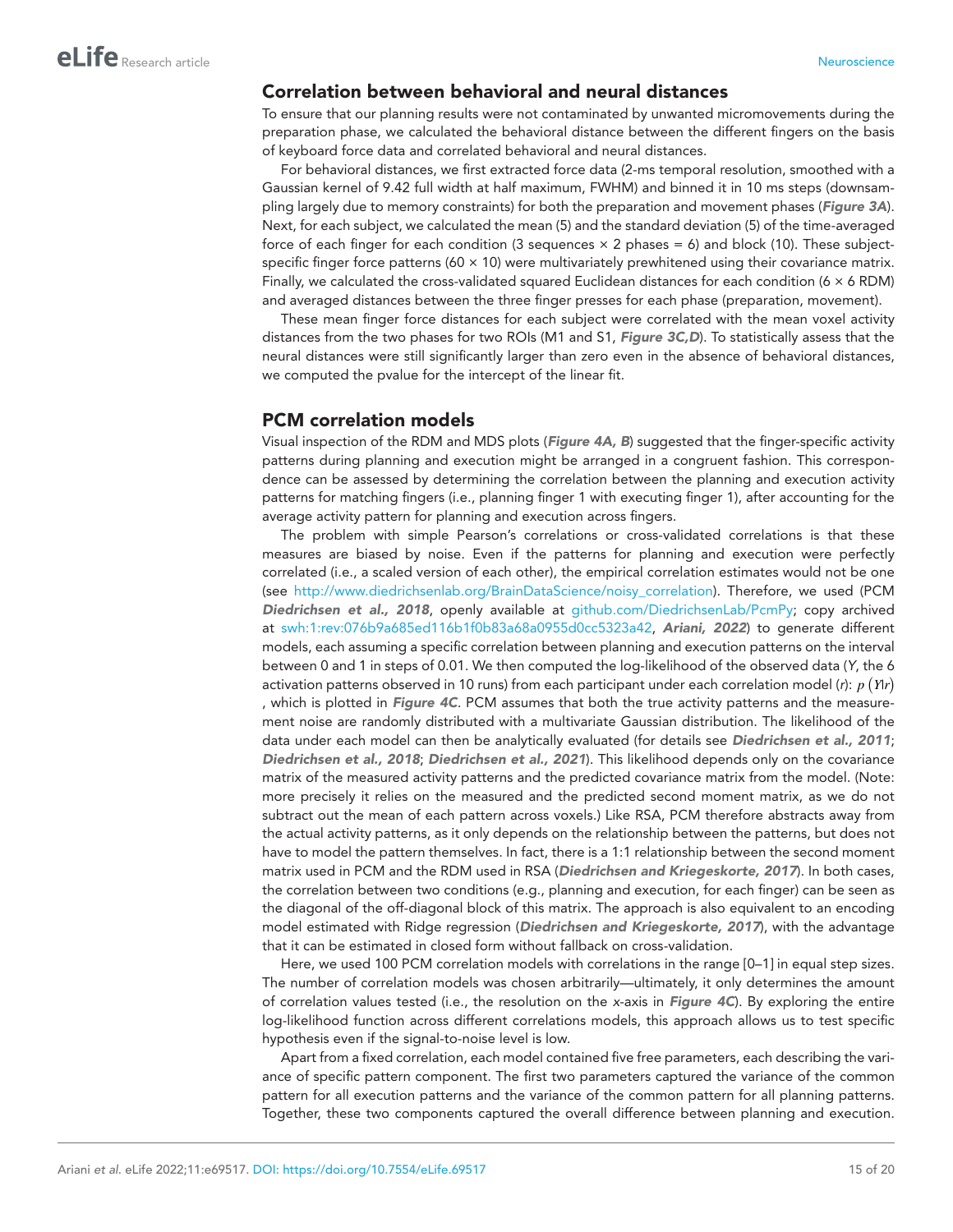The next two parameters captured the variance associated with the three fingers under the two conditions. Finally, the noise parameter determined the variance of the measurement noise. Because all correlation models had the same number of parameters, we simply maximized the likelihood for each correlation model in respect to these parameters.

The curve in *[Figure 4C](#page-8-0)* shows the average log-likelihood for each correlation model (100 models from 0 to 1 in equal steps sizes), relative to the mean log-likelihood across models (zero on the *y*-axis). Differences between the log-likelihoods can be interpreted as log-Bayes factors. Group inferences were performed using a simple *t*-tests on the log-likelihoods.

To compare specific models to the best fitting model, we had to correct for the bias arising from picking the best model and testing it on the same data. Therefore, we used *N* − 1 subjects to determine the group winning model, and then chose the log-likelihood of this model for the left-out subject (for whom this model may not be the best one) as the likelihood for the 'best' model. This was repeated across all subjects and a one-sided paired-sample *t*-test was performed on the recorded log-likelihood and every other model.

This test revealed which of the correlation models were significantly worse (i.e., associated with a lower log-likelihood) than the winning model that was independently estimated via cross-validation (gray-shaded area in *[Figure 4C](#page-8-0)*).

In sum, PCM has the advantage over alternative approaches in that it provides stable inferences even for noisy data, offering an optimal evaluation (in the likelihood sense) of the real evidence present in the data about the true correlation between two activity patterns. For technical implementation details of PCM, including a full example of PCM correlation models, see the documents of the openly available toolbox written in Python [\(pcm-toolbox-python.readthedocs.io/en/latest/demos/](https://pcm-toolbox-python.readthedocs.io/en/latest/demos/demo_correlation.html) [demo\\_correlation.html](https://pcm-toolbox-python.readthedocs.io/en/latest/demos/demo_correlation.html)).

# Acknowledgements

This work was supported by a NSERC Discovery Grant (RGPIN-2016-04890) awarded to JD, and the Canada First Research Excellence Fund (BrainsCAN). The authors wish to thank Eva Berlot for helpful discussions and contributions to data analysis.

# Additional information

#### <span id="page-15-0"></span>Competing interests

J Andrew Pruszynski, Jörn Diedrichsen: Reviewing editor, *eLife*. The other author declares that no competing interests exist.

#### <span id="page-15-1"></span>Funding

| <b>Funder</b>                            | Grant reference number Author |                  |
|------------------------------------------|-------------------------------|------------------|
| Canada First Research<br>Excellence Fund | BrainsCAN                     | Jörn Diedrichsen |

The funders had no role in study design, data collection, and interpretation, or the decision to submit the work for publication.

#### Author contributions

Giacomo Ariani, Conceptualization, Data curation, Formal analysis, Investigation, Methodology, Project administration, Software, Validation, Visualization, Writing - original draft, Writing - review and editing; J Andrew Pruszynski, Supervision, Writing - review and editing; Jörn Diedrichsen, Conceptualization, Funding acquisition, Methodology, Project administration, Resources, Software, Supervision, Writing - review and editing

#### Author ORCIDs

Giacomo Ariani i <http://orcid.org/0000-0001-9074-1272> J Andrew Pruszynski D <http://orcid.org/0000-0003-0786-0081> Jörn Diedrichsen i <http://orcid.org/0000-0003-0264-8532>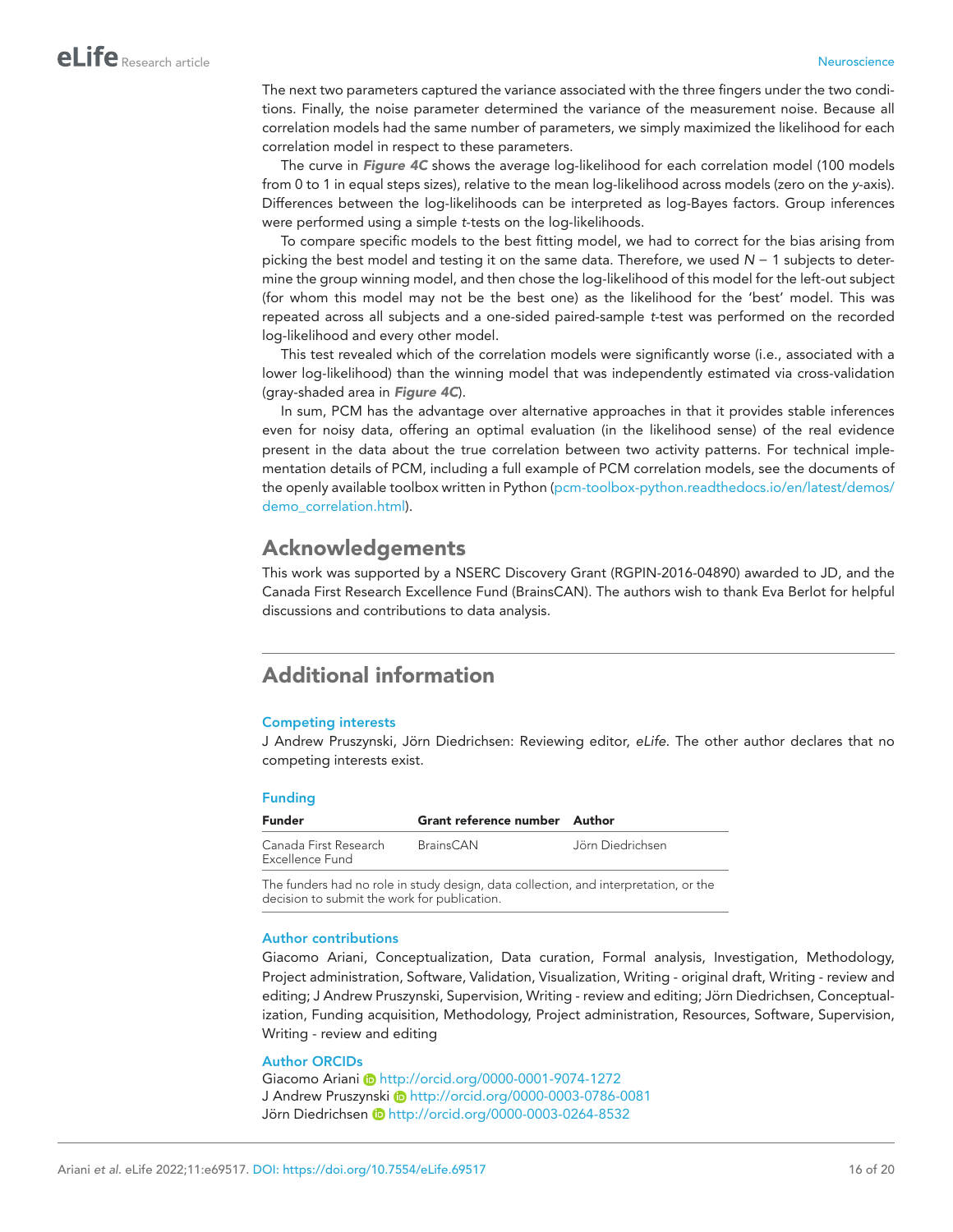#### **Ethics**

All experimental procedures were approved by the Research Ethics Committee at Western University (HSREB protocol 107061). Participants provided written informed consent to procedures and data usage and received monetary compensation for their participation.

#### Decision letter and Author response

Decision letter <https://doi.org/10.7554/eLife.69517.sa1> Author response <https://doi.org/10.7554/eLife.69517.sa2>

# Additional files

#### Supplementary files

• Transparent reporting form

#### Data availability

The data used to create the figures in this study can be found on github [https://github.com/g14r/](https://github.com/g14r/single-finger-planning) [single-finger-planning](https://github.com/g14r/single-finger-planning) (copy archived at [swh:1:rev:076b9a685ed116b1f0b83a68a0955d0cc5323a42](https://archive.softwareheritage.org/swh:1:dir:efd5abc2fee8f926a4cf781bea11fda2eada9efa;origin=https://github.com/g14r/single-finger-planning;visit=swh:1:snp:4cd06438b2697f030ac456034ccfac31601590fc;anchor=swh:1:rev:076b9a685ed116b1f0b83a68a0955d0cc5323a42)).

The following dataset was generated:

| Author(s)                                 | Year | <b>Dataset title</b>                        | <b>Dataset URL</b>        | Database and Identifier                           |
|-------------------------------------------|------|---------------------------------------------|---------------------------|---------------------------------------------------|
| Ariani G, Pruszynski<br>JA. Diedrichsen J | 2021 | Finger sequence planning https://openneuro. | org/datasets/<br>ds003684 | OpenNeuro, 10.18112/<br>openneuro.ds003684.v1.0.0 |

# References

- <span id="page-16-8"></span>Alexander GE, Crutcher MD. 1990. Neural representations of the target (goal) of visually guided arm movements in three motor areas of the monkey. *Journal of Neurophysiology* 64:164–178. DOI: [https://doi.org/](https://doi.org/10.1152/jn.1990.64.1.164) [10.1152/jn.1990.64.1.164](https://doi.org/10.1152/jn.1990.64.1.164), PMID: [2388063](http://www.ncbi.nlm.nih.gov/pubmed/2388063)
- <span id="page-16-3"></span>Andersen RA, Cui H. 2009. Intention, action planning, and decision making in parietal-frontal circuits. *Neuron* 63:568–583. DOI: [https://doi.org/10.1016/j.neuron.2009.08.028,](https://doi.org/10.1016/j.neuron.2009.08.028) PMID: [19755101](http://www.ncbi.nlm.nih.gov/pubmed/19755101)
- <span id="page-16-7"></span>Arbuckle SA, Weiler J, Kirk EA, Rice CL, Schieber M, Pruszynski JA, Ejaz N, Diedrichsen J. 2020. Structure of Population Activity in Primary Motor Cortex for Single Finger Flexion and Extension. *The Journal of Neuroscience* 40:9210–9223. DOI: <https://doi.org/10.1523/JNEUROSCI.0999-20.2020>
- <span id="page-16-4"></span>Ariani G, Wurm MF, Lingnau A. 2015. Decoding Internally and Externally Driven Movement Plans. *The Journal of Neuroscience* 35:14160–14171. DOI: [https://doi.org/10.1523/JNEUROSCI.0596-15.2015,](https://doi.org/10.1523/JNEUROSCI.0596-15.2015) PMID: [26490857](http://www.ncbi.nlm.nih.gov/pubmed/26490857)
- <span id="page-16-6"></span>Ariani G, Oosterhof NN, Lingnau A. 2018. Time-resolved decoding of planned delayed and immediate prehension movements. *Cortex; a Journal Devoted to the Study of the Nervous System and Behavior* 99:330– 345. DOI:<https://doi.org/10.1016/j.cortex.2017.12.007>, PMID: [29334647](http://www.ncbi.nlm.nih.gov/pubmed/29334647)

<span id="page-16-0"></span>Ariani G, Diedrichsen J. 2019. Sequence learning is driven by improvements in motor planning. *Journal of Neurophysiology* 121:2088–2100. DOI: [https://doi.org/10.1152/jn.00041.2019,](https://doi.org/10.1152/jn.00041.2019) PMID: [30969809](http://www.ncbi.nlm.nih.gov/pubmed/30969809) Ariani G. 2022. Motor planning of single finger movements.

- <span id="page-16-12"></span>swh:1:rev:076b9a685ed116b1f0b83a68a0955d0cc5323a42. Software Heritage. [https://archive.](https://archive.softwareheritage.org/swh:1:dir:efd5abc2fee8f926a4cf781bea11fda2eada9efa;origin=https://github.com/g14r/single-finger-planning;visit=swh:1:snp:4cd06438b2697f030ac456034ccfac31601590fc;anchor=swh:1:rev:076b9a685ed116b1f0b83a68a0955d0cc5323a42) [softwareheritage.org/swh:1:dir:efd5abc2fee8f926a4cf781bea11fda2eada9efa;origin=https://github.com/g14r/](https://archive.softwareheritage.org/swh:1:dir:efd5abc2fee8f926a4cf781bea11fda2eada9efa;origin=https://github.com/g14r/single-finger-planning;visit=swh:1:snp:4cd06438b2697f030ac456034ccfac31601590fc;anchor=swh:1:rev:076b9a685ed116b1f0b83a68a0955d0cc5323a42) [single-finger-planning;visit=swh:1:snp:4cd06438b2697f030ac456034ccfac31601590fc;anchor=swh:1:rev:076b](https://archive.softwareheritage.org/swh:1:dir:efd5abc2fee8f926a4cf781bea11fda2eada9efa;origin=https://github.com/g14r/single-finger-planning;visit=swh:1:snp:4cd06438b2697f030ac456034ccfac31601590fc;anchor=swh:1:rev:076b9a685ed116b1f0b83a68a0955d0cc5323a42) [9a685ed116b1f0b83a68a0955d0cc5323a42](https://archive.softwareheritage.org/swh:1:dir:efd5abc2fee8f926a4cf781bea11fda2eada9efa;origin=https://github.com/g14r/single-finger-planning;visit=swh:1:snp:4cd06438b2697f030ac456034ccfac31601590fc;anchor=swh:1:rev:076b9a685ed116b1f0b83a68a0955d0cc5323a42)
- <span id="page-16-10"></span>Azim E, Seki K. 2019. Gain control in the sensorimotor system. *Current Opinion in Physiology* 8:177–187. DOI: <https://doi.org/10.1016/j.cophys.2019.03.005>, PMID: [31403088](http://www.ncbi.nlm.nih.gov/pubmed/31403088)
- <span id="page-16-11"></span>Chapman CE, Bushnell MC, Miron D, Duncan GH, Lund JP. 1987. Sensory perception during movement in man. *Experimental Brain Research* 68:516–524. DOI: [https://doi.org/10.1007/BF00249795,](https://doi.org/10.1007/BF00249795) PMID: [3691723](http://www.ncbi.nlm.nih.gov/pubmed/3691723)
- <span id="page-16-5"></span>Churchland MM, Cunningham JP, Kaufman MT, Ryu SI, Shenoy KV. 2010. Cortical preparatory activity: representation of movement or first cog in a dynamical machine? *Neuron* 68:387–400. DOI: [https://doi.org/10.](https://doi.org/10.1016/j.neuron.2010.09.015) [1016/j.neuron.2010.09.015](https://doi.org/10.1016/j.neuron.2010.09.015), PMID: [21040842](http://www.ncbi.nlm.nih.gov/pubmed/21040842)
- <span id="page-16-1"></span>Cisek P, Kalaska JF. 2004. Neural correlates of mental rehearsal in dorsal premotor cortex. *Nature* 431:993–996. DOI: <https://doi.org/10.1038/nature03005>, PMID: [15496925](http://www.ncbi.nlm.nih.gov/pubmed/15496925)
- <span id="page-16-2"></span>Cisek P, Kalaska JF. 2010. Neural mechanisms for interacting with a world full of action choices. *Annual Review of Neuroscience* 33:269–298. DOI: [https://doi.org/10.1146/annurev.neuro.051508.135409,](https://doi.org/10.1146/annurev.neuro.051508.135409) PMID: [20345247](http://www.ncbi.nlm.nih.gov/pubmed/20345247)
- <span id="page-16-9"></span>Coulter JD, Jones EG. 1977. Differential distribution of corticospinal projections from individual cytoarchitectonic fields in the monkey. *Brain Research* 129:335–340. DOI: [https://doi.org/10.1016/0006-8993\(77\)90012-9,](https://doi.org/10.1016/0006-8993(77)90012-9) PMID: [69470](http://www.ncbi.nlm.nih.gov/pubmed/69470)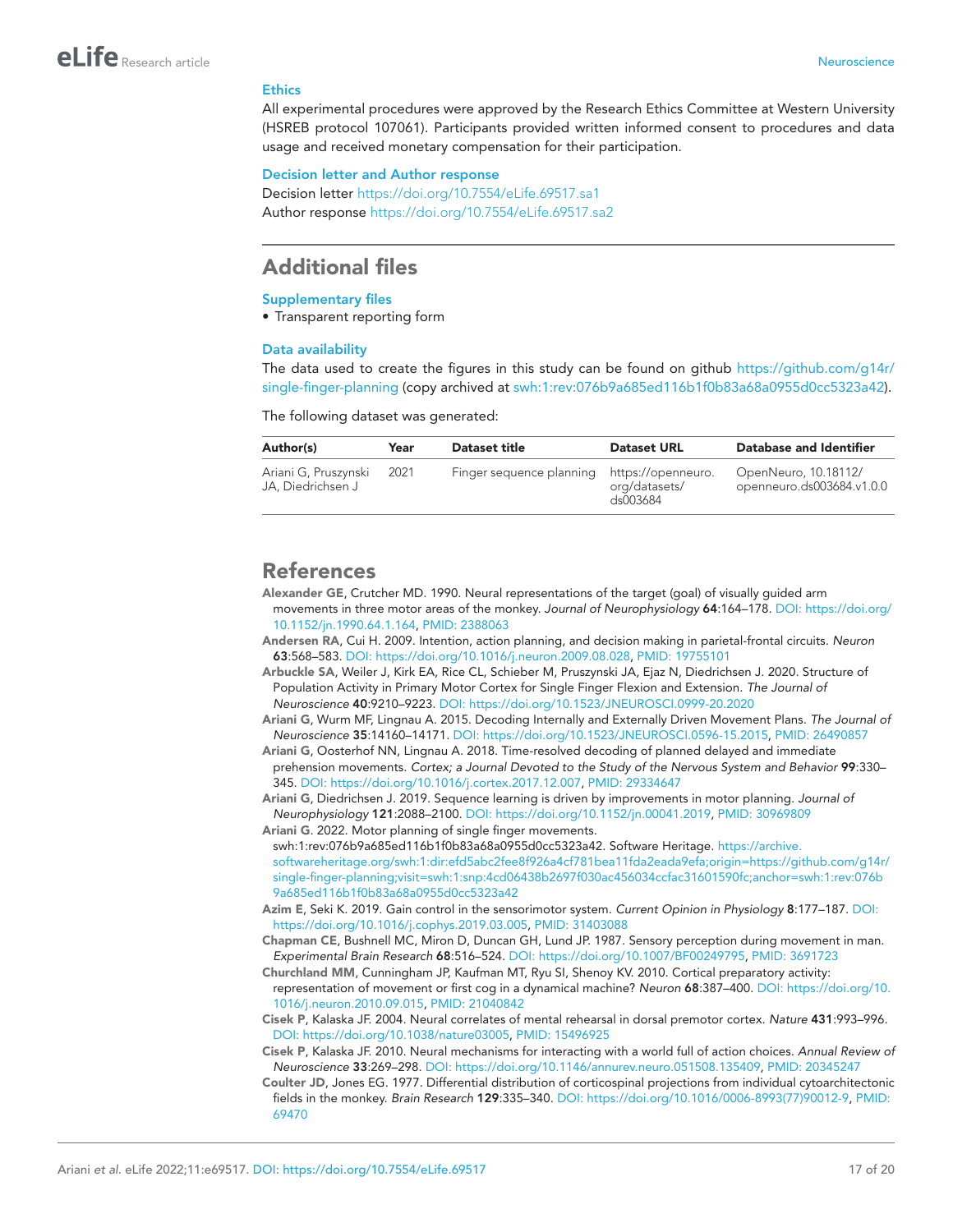- <span id="page-17-10"></span>Crammond DJ, Kalaska JF. 2000. Prior information in motor and premotor cortex: activity during the delay period and effect on pre-movement activity. *Journal of Neurophysiology* 84:986–1005. DOI: [https://doi.org/10.](https://doi.org/10.1152/jn.2000.84.2.986) [1152/jn.2000.84.2.986](https://doi.org/10.1152/jn.2000.84.2.986), PMID: [10938322](http://www.ncbi.nlm.nih.gov/pubmed/10938322)
- <span id="page-17-4"></span>Cui H, Andersen RA. 2007. Posterior parietal cortex encodes autonomously selected motor plans. *Neuron* 56:552–559. DOI: [https://doi.org/10.1016/j.neuron.2007.09.031,](https://doi.org/10.1016/j.neuron.2007.09.031) PMID: [17988637](http://www.ncbi.nlm.nih.gov/pubmed/17988637)
- <span id="page-17-5"></span>Cui H, Andersen RA. 2011. Different representations of potential and selected motor plans by distinct parietal areas. *The Journal of Neuroscience* 31:18130–18136. DOI: [https://doi.org/10.1523/JNEUROSCI.6247-10.2011,](https://doi.org/10.1523/JNEUROSCI.6247-10.2011) PMID: [22159124](http://www.ncbi.nlm.nih.gov/pubmed/22159124)
- <span id="page-17-17"></span>Dale AM, Fischl B, Sereno MI. 1999. Cortical Surface-Based Analysis. *NeuroImage* 9:179–194. DOI: [https://doi.](https://doi.org/10.1006/nimg.1998.0395) [org/10.1006/nimg.1998.0395,](https://doi.org/10.1006/nimg.1998.0395) PMID: [9931268](http://www.ncbi.nlm.nih.gov/pubmed/9931268)
- <span id="page-17-21"></span>Diedrichsen J, Ridgway GR, Friston KJ, Wiestler T. 2011. Comparing the similarity and spatial structure of neural representations: a pattern-component model. *NeuroImage* 55:1665–1678. DOI: [https://doi.org/10.1016/j.](https://doi.org/10.1016/j.neuroimage.2011.01.044) [neuroimage.2011.01.044](https://doi.org/10.1016/j.neuroimage.2011.01.044), PMID: [21256225](http://www.ncbi.nlm.nih.gov/pubmed/21256225)
- <span id="page-17-15"></span>Diedrichsen J, Wiestler T, Krakauer JW. 2013. Two distinct ipsilateral cortical representations for individuated finger movements. *Cerebral Cortex* 23:1362–1377. DOI: [https://doi.org/10.1093/cercor/bhs120,](https://doi.org/10.1093/cercor/bhs120) PMID: [22610393](http://www.ncbi.nlm.nih.gov/pubmed/22610393)
- <span id="page-17-20"></span>Diedrichsen J, Kriegeskorte N. 2017. Representational models: A common framework for understanding encoding, pattern-component, and representational-similarity analysis. *PLOS Computational Biology* 13:e1005508. DOI:<https://doi.org/10.1371/journal.pcbi.1005508>, PMID: [28437426](http://www.ncbi.nlm.nih.gov/pubmed/28437426)
- <span id="page-17-13"></span>Diedrichsen J, Yokoi A, Arbuckle SA. 2018. Pattern component modeling: A flexible approach for understanding the representational structure of brain activity patterns. *NeuroImage* 180:119–133. DOI: [https://doi.org/10.](https://doi.org/10.1016/j.neuroimage.2017.08.051) [1016/j.neuroimage.2017.08.051](https://doi.org/10.1016/j.neuroimage.2017.08.051), PMID: [28843540](http://www.ncbi.nlm.nih.gov/pubmed/28843540)
- <span id="page-17-22"></span>Diedrichsen J, Berlot E, Mur M, Schütt HH, Shahbazi M, Kriegeskorte N. 2021. Comparing representational geometries using whitened unbiased-distance-matrix similarity. *Neurons, Behavior, Data Analysis, and Theory* 10:27664. DOI:<https://doi.org/10.51628/001c.27664>
- <span id="page-17-12"></span>Ejaz N, Hamada M, Diedrichsen J. 2015. Hand use predicts the structure of representations in sensorimotor cortex. *Nature Neuroscience* 18:1034–1040. DOI: <https://doi.org/10.1038/nn.4038>, PMID: [26030847](http://www.ncbi.nlm.nih.gov/pubmed/26030847)
- <span id="page-17-16"></span>Ejaz N, Xu J, Branscheidt M, Hertler B, Schambra H, Widmer M, Faria AV, Harran MD, Cortes JC, Kim N, Celnik PA, Kitago T, Luft AR, Krakauer JW, Diedrichsen J. 2018. Evidence for a subcortical origin of mirror movements after stroke: a longitudinal study. *Brain: A Journal of Neurology* 141:837–847. DOI: [https://doi.org/](https://doi.org/10.1093/brain/awx384) [10.1093/brain/awx384](https://doi.org/10.1093/brain/awx384), PMID: [29394326](http://www.ncbi.nlm.nih.gov/pubmed/29394326)
- <span id="page-17-14"></span>Elsayed GF, Lara AH, Kaufman MT, Churchland MM, Cunningham JP. 2016. Reorganization between preparatory and movement population responses in motor cortex. *Nature Communications* 7:13239. DOI: [https://doi.org/](https://doi.org/10.1038/ncomms13239) [10.1038/ncomms13239,](https://doi.org/10.1038/ncomms13239) PMID: [27807345](http://www.ncbi.nlm.nih.gov/pubmed/27807345)
- <span id="page-17-18"></span>Fischl B, Sereno MI, Tootell RBH, Dale AM. 1999. High-resolution intersubject averaging and a coordinate system for the cortical surface. *Human Brain Mapping* 8:272–284. DOI: [https://doi.org/10.1002/\(sici\)1097-0193\(1999\)](https://doi.org/10.1002/(sici)1097-0193(1999)8:4<272::aid-hbm10>3.0.co;2-4) [8:4<272::aid-hbm10>3.0.co;2-4,](https://doi.org/10.1002/(sici)1097-0193(1999)8:4<272::aid-hbm10>3.0.co;2-4) PMID: [10619420](http://www.ncbi.nlm.nih.gov/pubmed/10619420)
- <span id="page-17-19"></span>Fischl B, Rajendran N, Busa E, Augustinack J, Hinds O, Yeo BTT, Mohlberg H, Amunts K, Zilles K. 2008. Cortical folding patterns and predicting cytoarchitecture. *Cerebral Cortex* 18:1973–1980. DOI: [https://doi.org/10.1093/](https://doi.org/10.1093/cercor/bhm225) [cercor/bhm225](https://doi.org/10.1093/cercor/bhm225), PMID: [18079129](http://www.ncbi.nlm.nih.gov/pubmed/18079129)
- <span id="page-17-11"></span>Gale DJ, Flanagan JR, Gallivan JP. 2021. Human Somatosensory Cortex Is Modulated during Motor Planning. *The Journal of Neuroscience* 41:5909–5922. DOI:<https://doi.org/10.1523/JNEUROSCI.0342-21.2021>
- <span id="page-17-8"></span>Gallivan JP, McLean DA, Smith FW, Culham JC. 2011a. Decoding Effector-Dependent and Effector-Independent Movement Intentions from Human Parieto-Frontal Brain Activity. *Journal of Neuroscience* 31:17149–17168. DOI: <https://doi.org/10.1523/JNEUROSCI.1058-11.2011>
- <span id="page-17-6"></span>Gallivan JP, McLean DA, Valyear KF, Pettypiece CE, Culham JC. 2011b. Decoding action intentions from preparatory brain activity in human parieto-frontal networks. *The Journal of Neuroscience* 31:9599–9610. DOI: [https://doi.org/10.1523/JNEUROSCI.0080-11.2011,](https://doi.org/10.1523/JNEUROSCI.0080-11.2011) PMID: [21715625](http://www.ncbi.nlm.nih.gov/pubmed/21715625)
- <span id="page-17-9"></span>Gallivan JP, McLean DA, Flanagan JR, Culham JC. 2013. Where one hand meets the other: limb-specific and action-dependent movement plans decoded from preparatory signals in single human frontoparietal brain areas. *The Journal of Neuroscience* 33:1991–2008. DOI: [https://doi.org/10.1523/JNEUROSCI.0541-12.2013,](https://doi.org/10.1523/JNEUROSCI.0541-12.2013) PMID: [23365237](http://www.ncbi.nlm.nih.gov/pubmed/23365237)
- <span id="page-17-7"></span>Gallivan JP, Johnsrude IS, Flanagan JR. 2016. Planning Ahead: Object-Directed Sequential Actions Decoded from Human Frontoparietal and Occipitotemporal Networks. *Cerebral Cortex* 26:708–730. DOI: [https://doi.](https://doi.org/10.1093/cercor/bhu302) [org/10.1093/cercor/bhu302](https://doi.org/10.1093/cercor/bhu302), PMID: [25576538](http://www.ncbi.nlm.nih.gov/pubmed/25576538)
- <span id="page-17-1"></span>Ghez C, Favilla M, Ghilardi MF, Gordon J, Bermejo R, Pullman S. 1997. Discrete and continuous planning of hand movements and isometric force trajectories. *Experimental Brain Research* 115:217–233. DOI: [https://doi.org/](https://doi.org/10.1007/pl00005692) [10.1007/pl00005692,](https://doi.org/10.1007/pl00005692) PMID: [9224851](http://www.ncbi.nlm.nih.gov/pubmed/9224851)
- <span id="page-17-0"></span>Haith AM, Pakpoor J, Krakauer JW. 2016. Independence of Movement Preparation and Movement Initiation. *The Journal of Neuroscience* 36:3007–3015. DOI: [https://doi.org/10.1523/JNEUROSCI.3245-15.2016,](https://doi.org/10.1523/JNEUROSCI.3245-15.2016) PMID: [26961954](http://www.ncbi.nlm.nih.gov/pubmed/26961954)
- <span id="page-17-2"></span>Hardwick RM, Forrence AD, Krakauer JW, Haith AM. 2019. Time-dependent competition between goal-directed and habitual response preparation. *Nature Human Behaviour* 3:1252–1262. DOI: [https://doi.org/10.1038/](https://doi.org/10.1038/s41562-019-0725-0) [s41562-019-0725-0,](https://doi.org/10.1038/s41562-019-0725-0) PMID: [31570762](http://www.ncbi.nlm.nih.gov/pubmed/31570762)
- <span id="page-17-3"></span>Hoshi E, Tanji J. 2004. Differential roles of neuronal activity in the supplementary and presupplementary motor areas: from information retrieval to motor planning and execution. *Journal of Neurophysiology* 92:3482–3499. DOI: [https://doi.org/10.1152/jn.00547.2004,](https://doi.org/10.1152/jn.00547.2004) PMID: [15269227](http://www.ncbi.nlm.nih.gov/pubmed/15269227)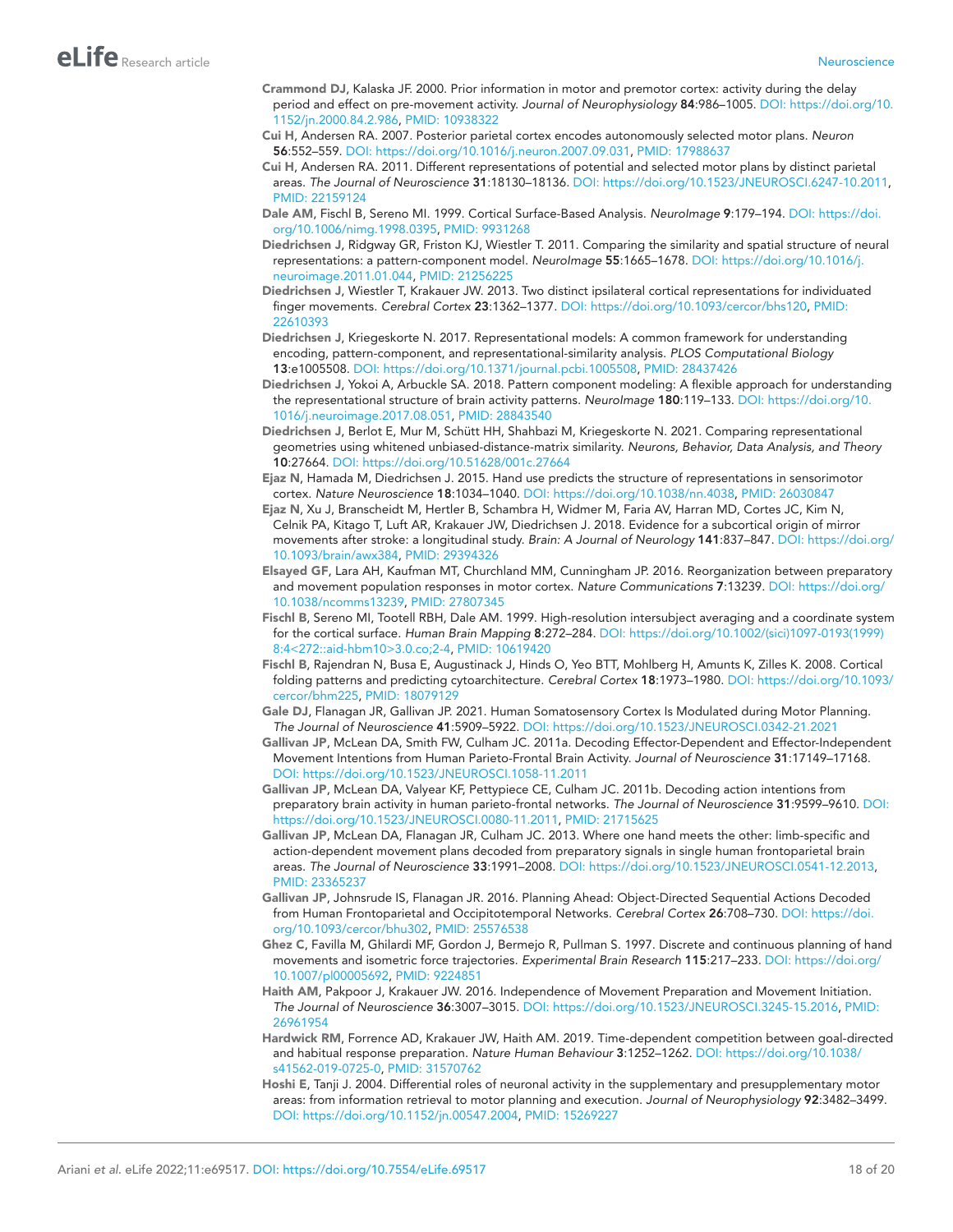- <span id="page-18-5"></span>Hoshi E, Tanji J. 2006. Differential involvement of neurons in the dorsal and ventral premotor cortex during processing of visual signals for action planning. *Journal of Neurophysiology* 95:3596–3616. DOI: [https://doi.](https://doi.org/10.1152/jn.01126.2005) [org/10.1152/jn.01126.2005,](https://doi.org/10.1152/jn.01126.2005) PMID: [16495361](http://www.ncbi.nlm.nih.gov/pubmed/16495361)
- <span id="page-18-21"></span>Hutton C, Bork A, Josephs O, Deichmann R, Ashburner J, Turner R. 2002. Image distortion correction in fMRI: A quantitative evaluation. *NeuroImage* 16:217–240. DOI: <https://doi.org/10.1006/nimg.2001.1054>, PMID: [11969330](http://www.ncbi.nlm.nih.gov/pubmed/11969330)
- <span id="page-18-12"></span>Jafari M, Aflalo T, Chivukula S, Kellis SS, Salas MA, Norman SL, Pejsa K, Liu CY, Andersen RA. 2020. The human primary somatosensory cortex encodes imagined movement in the absence of sensory information. *Communications Biology* 3:757. DOI:<https://doi.org/10.1038/s42003-020-01484-1>, PMID: [33311578](http://www.ncbi.nlm.nih.gov/pubmed/33311578)
- <span id="page-18-18"></span>Jiang W, Lamarre Y, Chapman CE. 1990. Modulation of cutaneous cortical evoked potentials during isometric and isotonic contractions in the monkey. *Brain Research* 536:69–78. DOI: [https://doi.org/10.1016/0006-8993\(](https://doi.org/10.1016/0006-8993(90)90010-9) [90\)90010-9](https://doi.org/10.1016/0006-8993(90)90010-9), PMID: [2085763](http://www.ncbi.nlm.nih.gov/pubmed/2085763)
- <span id="page-18-14"></span>Kaufman MT, Churchland MM, Ryu SI, Shenoy KV. 2014. Cortical activity in the null space: permitting preparation without movement. *Nature Neuroscience* 17:440–448. DOI: <https://doi.org/10.1038/nn.3643>, PMID: [24487233](http://www.ncbi.nlm.nih.gov/pubmed/24487233)
- <span id="page-18-0"></span>Keele SW. 1968. Movement control in skilled motor performance. *Psychological Bulletin* 70:387–403. DOI: <https://doi.org/10.1037/h0026739>
- <span id="page-18-1"></span>Keele SW, Summers JJ, Keele SW. 1976. The Structure of Motor Programs. Keele SW (Ed). *Motor Control*. Elsevier. p. 109–142.
- <span id="page-18-10"></span>Kikkert S, Pfyffer D, Verling M, Freund P, Wenderoth N. 2021. Finger somatotopy is preserved after tetraplegia but deteriorates over time. *eLife* 10:e67713. DOI: <https://doi.org/10.7554/eLife.67713>, PMID: [34665133](http://www.ncbi.nlm.nih.gov/pubmed/34665133)
- <span id="page-18-3"></span>Klapp ST, Erwin CI. 1976. Relation between programming time and duration of the response being programmed. *Journal of Experimental Psychology. Human Perception and Performance* 2:591–598. DOI: <https://doi.org/10.1037//0096-1523.2.4.591>, PMID: [1011008](http://www.ncbi.nlm.nih.gov/pubmed/1011008)
- <span id="page-18-4"></span>Klapp ST. 1995. Motor response programming during simple choice reaction time: The role of practice. *Journal of Experimental Psychology* 21:1015–1027. DOI:<https://doi.org/10.1037/0096-1523.21.5.1015>
- <span id="page-18-9"></span>Kuehn E, Mueller K, Turner R, Schütz-Bosbach S. 2014. The functional architecture of S1 during touch observation described with 7 T fMRI. *Brain Structure & Function* 219:119–140. DOI: [https://doi.org/10.1007/](https://doi.org/10.1007/s00429-012-0489-z) [s00429-012-0489-z,](https://doi.org/10.1007/s00429-012-0489-z) PMID: [23283478](http://www.ncbi.nlm.nih.gov/pubmed/23283478)
- <span id="page-18-23"></span>Ledoit O, Wolf M. 2004. Honey, I Shrunk the Sample Covariance Matrix. *The Journal of Portfolio Management* 30:110–119. DOI:<https://doi.org/10.3905/jpm.2004.110>
- <span id="page-18-6"></span>Leoné FTM, Heed T, Toni I, Medendorp WP. 2014. Understanding effector selectivity in human posterior parietal cortex by combining information patterns and activation measures. *The Journal of Neuroscience* 34:7102– 7112. DOI: <https://doi.org/10.1523/JNEUROSCI.5242-13.2014>, PMID: [24849346](http://www.ncbi.nlm.nih.gov/pubmed/24849346)
- <span id="page-18-20"></span>Logothetis NK, Pauls J, Augath M, Trinath T, Oeltermann A. 2001. Neurophysiological investigation of the basis of the fMRI signal. *Nature* 412:150–157. DOI: [https://doi.org/10.1038/35084005,](https://doi.org/10.1038/35084005) PMID: [11449264](http://www.ncbi.nlm.nih.gov/pubmed/11449264)
- <span id="page-18-22"></span>Oosterhof NN, Wiestler T, Downing PE, Diedrichsen J. 2011. A comparison of volume-based and surface-based multi-voxel pattern analysis. *NeuroImage* 56:593–600. DOI: <https://doi.org/10.1016/j.neuroimage.2010.04.270>, PMID: [20621701](http://www.ncbi.nlm.nih.gov/pubmed/20621701)
- <span id="page-18-13"></span>Oosterhof NN, Wiggett AJ, Diedrichsen J, Tipper SP, Downing PE, Ramsey R, Hamilton A. 2012. Surface-Based Information Mapping Reveals Crossmodal Vision − Action Representations in Human Parietal and Occipitotemporal Cortex Surface-Based Information Mapping Reveals Crossmodal Vision Action Representations in Human Parietal and Occipitotemporal. *Journal of Neurophysiology* 104:1077–1089. DOI: <https://doi.org/10.1152/jn.00326.2010>
- <span id="page-18-11"></span>Puckett AM, Bollmann S, Barth M, Cunnington R. 2017. Measuring the effects of attention to individual fingertips in somatosensory cortex using ultra-high field (7T) fMRI. *NeuroImage* 161:179–187. DOI: [https://doi.](https://doi.org/10.1016/j.neuroimage.2017.08.014) [org/10.1016/j.neuroimage.2017.08.014,](https://doi.org/10.1016/j.neuroimage.2017.08.014) PMID: [28801252](http://www.ncbi.nlm.nih.gov/pubmed/28801252)
- <span id="page-18-16"></span>Rathelot JA, Strick PL. 2006. Muscle representation in the macaque motor cortex: An anatomical perspective. *PNAS* 103:8257–8262. DOI:<https://doi.org/10.1073/pnas.0602933103>
- <span id="page-18-15"></span>Riehle A, Requin J. 1989. Monkey primary motor and premotor cortex: single-cell activity related to prior information about direction and extent of an intended movement. *Journal of Neurophysiology* 61:534–549. DOI: [https://doi.org/10.1152/jn.1989.61.3.534,](https://doi.org/10.1152/jn.1989.61.3.534) PMID: [2709098](http://www.ncbi.nlm.nih.gov/pubmed/2709098)
- <span id="page-18-2"></span>Rosenbaum DA. 1980. Human movement initiation: specification of arm, direction, and extent. *Journal of Experimental Psychology. General* 109:444–474. DOI: <https://doi.org/10.1037//0096-3445.109.4.444>, PMID: [6449531](http://www.ncbi.nlm.nih.gov/pubmed/6449531)
- <span id="page-18-19"></span>Seki K, Fetz EE. 2012. Gating of sensory input at spinal and cortical levels during preparation and execution of voluntary movement. *The Journal of Neuroscience* 32:890–902. DOI: [https://doi.org/10.1523/JNEUROSCI.](https://doi.org/10.1523/JNEUROSCI.4958-11.2012) [4958-11.2012,](https://doi.org/10.1523/JNEUROSCI.4958-11.2012) PMID: [22262887](http://www.ncbi.nlm.nih.gov/pubmed/22262887)
- <span id="page-18-7"></span>Shenoy KV, Sahani M, Churchland MM. 2013. Cortical control of arm movements: a dynamical systems perspective. *Annual Review of Neuroscience* 36:337–359. DOI: [https://doi.org/10.1146/annurev-neuro-062111-](https://doi.org/10.1146/annurev-neuro-062111-150509) [150509](https://doi.org/10.1146/annurev-neuro-062111-150509), PMID: [23725001](http://www.ncbi.nlm.nih.gov/pubmed/23725001)
- <span id="page-18-17"></span>Starr A, Cohen LG. 1985. "Gating" of somatosensory evoked potentials begins before the onset of voluntary movement in man. *Brain Research* 348:183–186. DOI: [https://doi.org/10.1016/0006-8993\(85\)90377-4,](https://doi.org/10.1016/0006-8993(85)90377-4) PMID: [4063823](http://www.ncbi.nlm.nih.gov/pubmed/4063823)
- <span id="page-18-8"></span>Tanji J, Evarts EV. 1976. Anticipatory activity of motor cortex neurons in relation to direction of an intended movement. *Journal of Neurophysiology* 39:1062–1068. DOI: <https://doi.org/10.1152/jn.1976.39.5.1062>, PMID: [824409](http://www.ncbi.nlm.nih.gov/pubmed/824409)